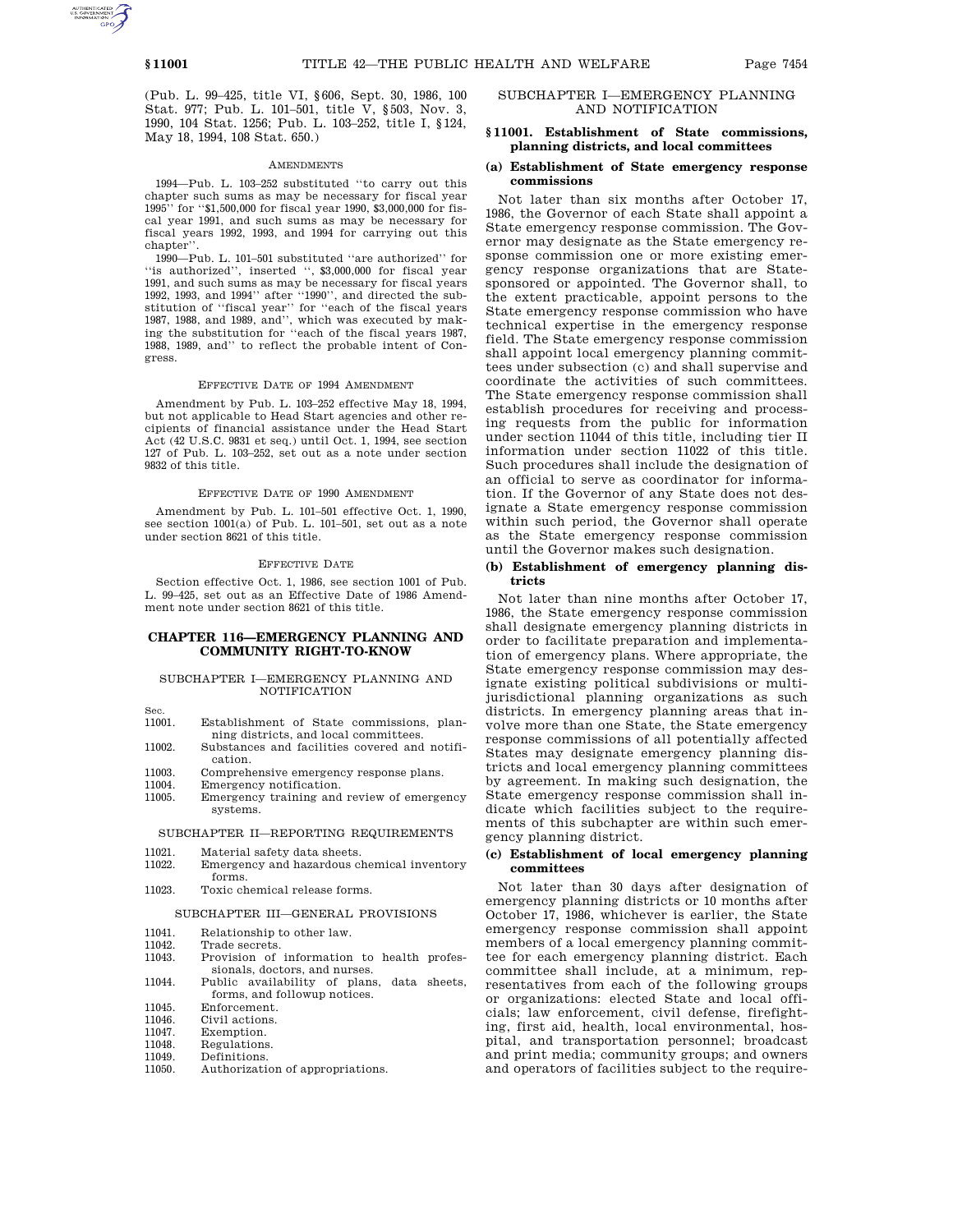ments of this subchapter. Such committee shall appoint a chairperson and shall establish rules by which the committee shall function. Such rules shall include provisions for public notification of committee activities, public meetings to discuss the emergency plan, public comments, response to such comments by the committee, and distribution of the emergency plan. The local emergency planning committee shall establish procedures for receiving and processing requests from the public for information under section 11044 of this title, including tier II information under section 11022 of this title. Such procedures shall include the designation of an official to serve as coordinator for information.

### **(d) Revisions**

A State emergency response commission may revise its designations and appointments under subsections (b) and (c) as it deems appropriate. Interested persons may petition the State emergency response commission to modify the membership of a local emergency planning committee.

(Pub. L. 99–499, title III, §301, Oct. 17, 1986, 100 Stat. 1729.)

#### EFFECTIVE DATE

Chapter effective Oct. 17, 1986, see section 4 of Pub. L. 99–499, set out as an Effective Date of 1986 Amendment note under section 9601 of this title.

#### SHORT TITLE

Pub. L. 99–499, title III, §300(a), Oct. 17, 1986, 100 Stat. 1728, provided that: ''This title [enacting this chapter] may be cited as the 'Emergency Planning and Community Right-To-Know Act of 1986'.

### EXECUTIVE ORDER NO. 12856

Ex. Ord. No. 12856, Aug. 3, 1993, 58 F.R. 41981, which provided for Federal compliance with right-to-know laws and pollution prevention requirements, was revoked by Ex. Ord. No. 13148, §901, Apr. 21, 2000, 65 F.R. 24604, formerly set out as a note under section 4321 of this title.

#### **§ 11002. Substances and facilities covered and notification**

#### **(a) Substances covered**

### **(1) In general**

A substance is subject to the requirements of this subchapter if the substance is on the list published under paragraph (2).

#### **(2) List of extremely hazardous substances**

Within 30 days after October 17, 1986, the Administrator shall publish a list of extremely hazardous substances. The list shall be the same as the list of substances published in November 1985 by the Administrator in Appendix A of the ''Chemical Emergency Preparedness Program Interim Guidance''.

### **(3) Thresholds**

(A) At the time the list referred to in paragraph (2) is published the Administrator shall—

(i) publish an interim final regulation establishing a threshold planning quantity for each substance on the list, taking into account the criteria described in paragraph (4), and

(ii) initiate a rulemaking in order to publish final regulations establishing a threshold planning quantity for each substance on the list.

(B) The threshold planning quantities may, at the Administrator's discretion, be based on classes of chemicals or categories of facilities.

(C) If the Administrator fails to publish an interim final regulation establishing a threshold planning quantity for a substance within 30 days after October 17, 1986, the threshold planning quantity for the substance shall be 2 pounds until such time as the Administrator publishes regulations establishing a threshold for the substance.

# **(4) Revisions**

The Administrator may revise the list and thresholds under paragraphs (2) and (3) from time to time. Any revisions to the list shall take into account the toxicity, reactivity, volatility, dispersability, combustability, or flammability of a substance. For purposes of the preceding sentence, the term ''toxicity'' shall include any short- or long-term health effect which may result from a short-term exposure to the substance.

### **(b) Facilities covered**

(1) Except as provided in section 11004 of this title, a facility is subject to the requirements of this subchapter if a substance on the list referred to in subsection (a) is present at the facility in an amount in excess of the threshold planning quantity established for such substance.

(2) For purposes of emergency planning, a Governor or a State emergency response commission may designate additional facilities which shall be subject to the requirements of this subchapter, if such designation is made after public notice and opportunity for comment. The Governor or State emergency response commission shall notify the facility concerned of any facility designation under this paragraph.

### **(c) Emergency planning notification**

Not later than seven months after October 17, 1986, the owner or operator of each facility subject to the requirements of this subchapter by reason of subsection (b)(1) shall notify the State emergency response commission for the State in which such facility is located that such facility is subject to the requirements of this subchapter. Thereafter, if a substance on the list of extremely hazardous substances referred to in subsection (a) first becomes present at such facility in excess of the threshold planning quantity established for such substance, or if there is a revision of such list and the facility has present a substance on the revised list in excess of the threshold planning quantity established for such substance, the owner or operator of the facility shall notify the State emergency response commission and the local emergency planning committee within 60 days after such acquisition or revision that such facility is subject to the requirements of this subchapter.

### **(d) Notification of Administrator**

The State emergency response commission shall notify the Administrator of facilities subject to the requirements of this subchapter by notifying the Administrator of—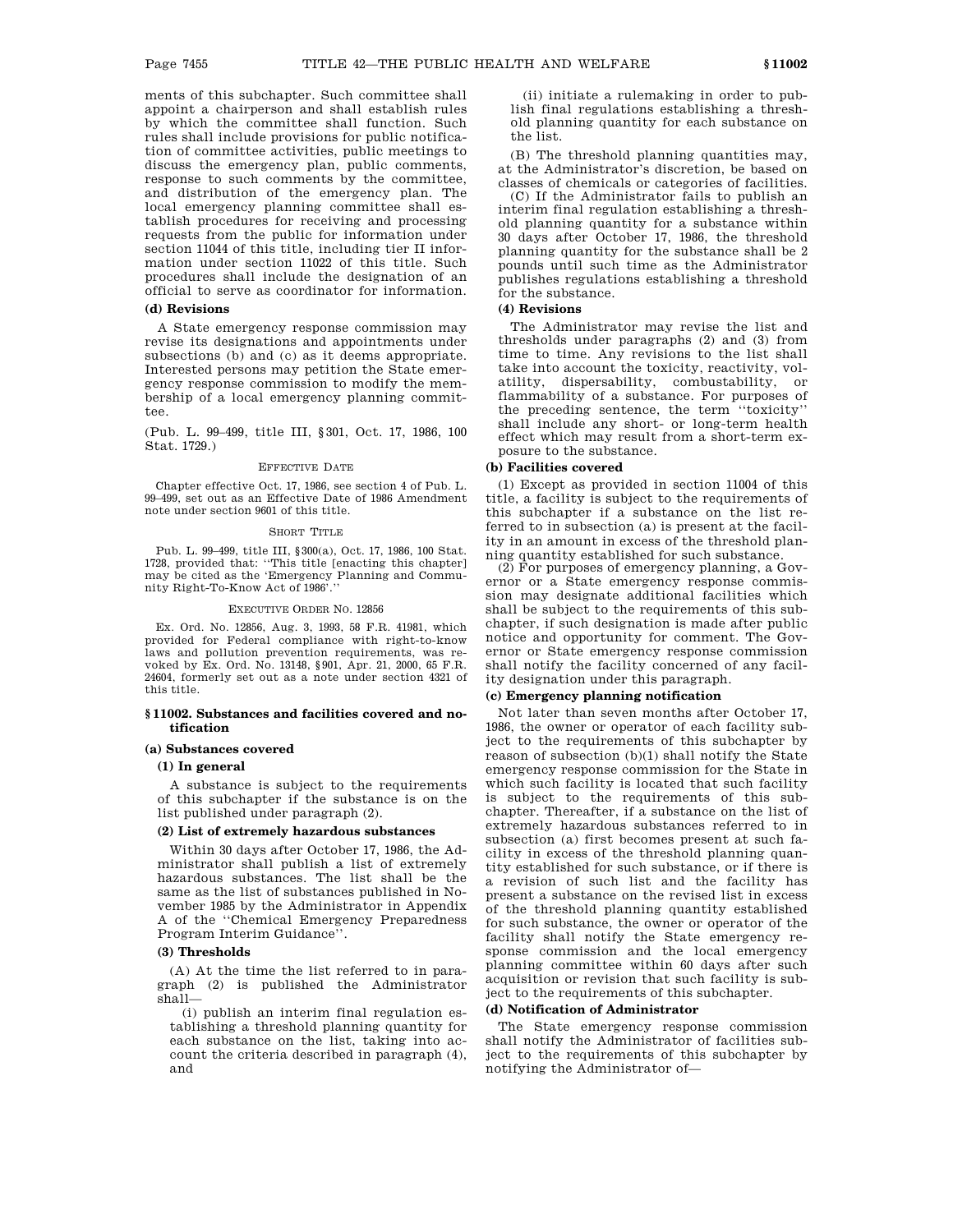(1) each notification received from a facility under subsection (c), and

(2) each facility designated by the Governor or State emergency response commission under subsection (b)(2).

(Pub. L. 99–499, title III, §302, Oct. 17, 1986, 100 Stat. 1730.)

### **§ 11003. Comprehensive emergency response plans**

### **(a) Plan required**

Each local emergency planning committee shall complete preparation of an emergency plan in accordance with this section not later than two years after October 17, 1986. The committee shall review such plan once a year, or more frequently as changed circumstances in the community or at any facility may require.

### **(b) Resources**

Each local emergency planning committee shall evaluate the need for resources necessary to develop, implement, and exercise the emergency plan, and shall make recommendations with respect to additional resources that may be required and the means for providing such additional resources.

# **(c) Plan provisions**

Each emergency plan shall include (but is not limited to) each of the following:

(1) Identification of facilities subject to the requirements of this subchapter that are within the emergency planning district, identification of routes likely to be used for the transportation of substances on the list of extremely hazardous substances referred to in section 11002(a) of this title, and identification of additional facilities contributing or subjected to additional risk due to their proximity to facilities subject to the requirements of this subchapter, such as hospitals or natural gas facilities.

(2) Methods and procedures to be followed by facility owners and operators and local emergency and medical personnel to respond to any release of such substances.

(3) Designation of a community emergency coordinator and facility emergency coordinators, who shall make determinations necessary to implement the plan.

(4) Procedures providing reliable, effective, and timely notification by the facility emergency coordinators and the community emergency coordinator to persons designated in the emergency plan, and to the public, that a release has occurred (consistent with the emergency notification requirements of section 11004 of this title).

(5) Methods for determining the occurrence of a release, and the area or population likely to be affected by such release.

(6) A description of emergency equipment and facilities in the community and at each facility in the community subject to the requirements of this subchapter, and an identification of the persons responsible for such equipment and facilities.

(7) Evacuation plans, including provisions for a precautionary evacuation and alternative traffic routes.

(8) Training programs, including schedules for training of local emergency response and medical personnel.

(9) Methods and schedules for exercising the emergency plan.

#### **(d) Providing of information**

For each facility subject to the requirements of this subchapter:

(1) Within 30 days after establishment of a local emergency planning committee for the emergency planning district in which such facility is located, or within 11 months after October 17, 1986, whichever is earlier, the owner or operator of the facility shall notify the emergency planning committee (or the Governor if there is no committee) of a facility representative who will participate in the emergency planning process as a facility emergency coordinator.

(2) The owner or operator of the facility shall promptly inform the emergency planning committee of any relevant changes occurring at such facility as such changes occur or are expected to occur.

(3) Upon request from the emergency planning committee, the owner or operator of the facility shall promptly provide information to such committee necessary for developing and implementing the emergency plan.

### **(e) Review by State emergency response commission**

After completion of an emergency plan under subsection (a) for an emergency planning district, the local emergency planning committee shall submit a copy of the plan to the State emergency response commission of each State in which such district is located. The commission shall review the plan and make recommendations to the committee on revisions of the plan that may be necessary to ensure coordination of such plan with emergency response plans of other emergency planning districts. To the maximum extent practicable, such review shall not delay implementation of such plan.

### **(f) Guidance documents**

The national response team, as established pursuant to the National Contingency Plan as established under section 9605 of this title, shall publish guidance documents for preparation and implementation of emergency plans. Such documents shall be published not later than five months after October 17, 1986.

### **(g) Review of plans by regional response teams**

The regional response teams, as established pursuant to the National Contingency Plan as established under section 9605 of this title, may review and comment upon an emergency plan or other issues related to preparation, implementation, or exercise of such a plan upon request of a local emergency planning committee. Such review shall not delay implementation of the plan.

(Pub. L. 99–499, title III, §303, Oct. 17, 1986, 100 Stat. 1731.)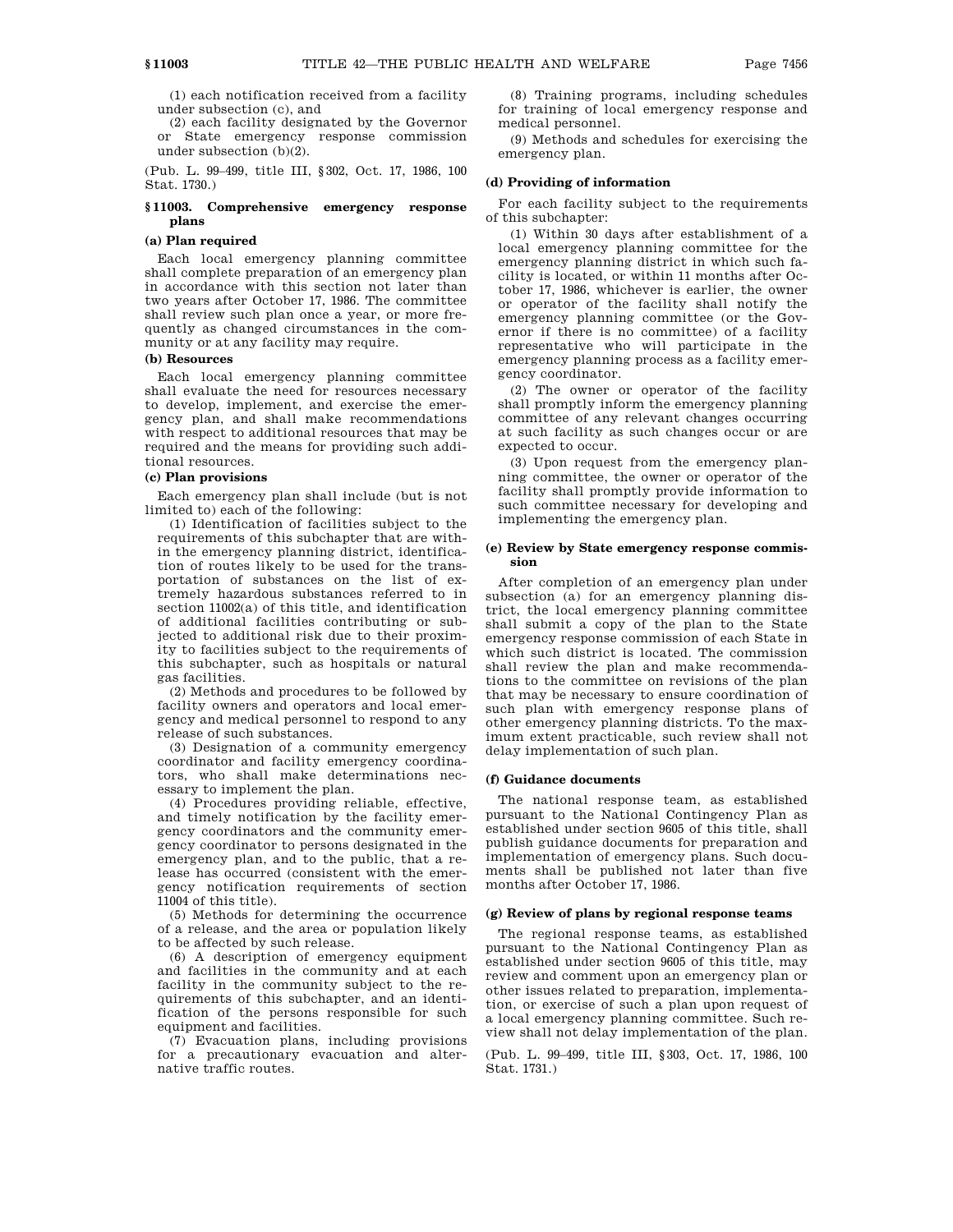### **§ 11004. Emergency notification**

#### **(a) Types of releases**

### **(1) 11002(a) substance which requires CERCLA notice**

If a release of an extremely hazardous substance referred to in section 11002(a) of this title occurs from a facility at which a hazardous chemical is produced, used, or stored, and such release requires a notification under section 103(a) of the Comprehensive Environmental Response, Compensation, and Liability Act of 1980 [42 U.S.C. 9603(a)] (hereafter in this section referred to as ''CERCLA'') (42 U.S.C. 9601 et seq.), the owner or operator of the facility shall immediately provide notice as described in subsection (b).

### **(2) Other 11002(a) substance**

If a release of an extremely hazardous substance referred to in section 11002(a) of this title occurs from a facility at which a hazardous chemical is produced, used, or stored, and such release is not subject to the notification requirements under section 103(a) of CERCLA [42 U.S.C. 9603(a)], the owner or operator of the facility shall immediately provide notice as described in subsection (b), but only if the release—

(A) is not a federally permitted release as defined in section 101(10) of CERCLA [42 U.S.C. 9601(10)],

(B) is in an amount in excess of a quantity which the Administrator has determined (by regulation) requires notice, and

(C) occurs in a manner which would require notification under section 103(a) of CERCLA [42 U.S.C. 9603(a)].

Unless and until superseded by regulations establishing a quantity for an extremely hazardous substance described in this paragraph, a quantity of 1 pound shall be deemed that quantity the release of which requires notice as described in subsection (b).

# **(3) Non-11002(a) substance which requires CERCLA notice**

If a release of a substance which is not on the list referred to in section 11002(a) of this title occurs at a facility at which a hazardous chemical is produced, used, or stored, and such release requires notification under section 103(a) of CERCLA [42 U.S.C. 9603(a)], the owner or operator shall provide notice as follows:

 $(A)$  If the substance is one for which a reportable quantity has been established under section 102(a) of CERCLA [42 U.S.C. 9602(a)], the owner or operator shall provide notice as described in subsection (b).

(B) If the substance is one for which a reportable quantity has not been established under section 102(a) of CERCLA [42 U.S.C.  $9602(a)$ ]

(i) Until April 30, 1988, the owner or operator shall provide, for releases of one pound or more of the substance, the same notice to the community emergency coordinator for the local emergency planning committee, at the same time and in the same form, as notice is provided to the National Response Center under section 103(a) of CERCLA [42 U.S.C. 9603(a)].

(ii) On and after April 30, 1988, the owner or operator shall provide, for releases of one pound or more of the substance, the notice as described in subsection (b).

### **(4) Exempted releases**

This section does not apply to any release which results in exposure to persons solely within the site or sites on which a facility is located.

# **(b) Notification**

# **(1) Recipients of notice**

Notice required under subsection (a) shall be given immediately after the release by the owner or operator of a facility (by such means as telephone, radio, or in person) to the community emergency coordinator for the local emergency planning committees, if established pursuant to section 11001(c) of this title, for any area likely to be affected by the release and to the State emergency response commission of any State likely to be affected by the release. With respect to transportation of a substance subject to the requirements of this section, or storage incident to such transportation, the notice requirements of this section with respect to a release shall be satisfied by dialing 911 or, in the absence of a 911 emergency telephone number, calling the operator. **(2) Contents**

Notice required under subsection (a) shall include each of the following (to the extent known at the time of the notice and so long as no delay in responding to the emergency results):

(A) The chemical name or identity of any substance involved in the release.

(B) An indication of whether the substance is on the list referred to in section 11002(a) of this title.

(C) An estimate of the quantity of any such substance that was released into the environment.

(D) The time and duration of the release.

(E) The medium or media into which the release occurred.

(F) Any known or anticipated acute or chronic health risks associated with the emergency and, where appropriate, advice regarding medical attention necessary for exposed individuals.

(G) Proper precautions to take as a result of the release, including evacuation (unless such information is readily available to the community emergency coordinator pursuant to the emergency plan).

(H) The name and telephone number of the person or persons to be contacted for further information.

### **(c) Followup emergency notice**

As soon as practicable after a release which requires notice under subsection (a), such owner or operator shall provide a written followup emergency notice (or notices, as more information becomes available) setting forth and updating the information required under subsection (b), and including additional information with respect to—

(1) actions taken to respond to and contain the release,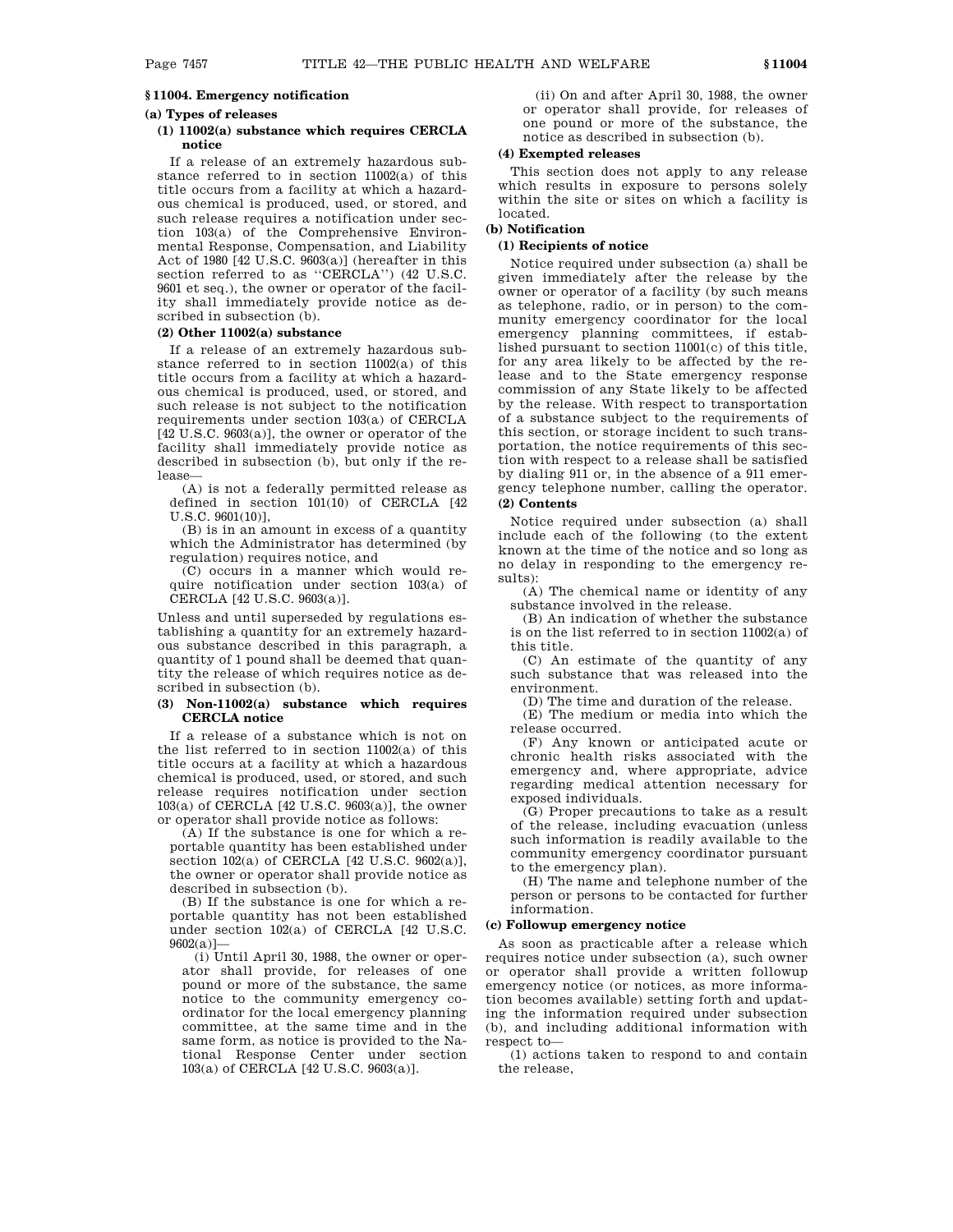(2) any known or anticipated acute or chronic health risks associated with the release, and (3) where appropriate, advice regarding medical attention necessary for exposed individuals.

### **(d) Transportation exemption not applicable**

The exemption provided in section 11047 of this title (relating to transportation) does not apply to this section.

### **(e) Addressing source water used for drinking water**

#### **(1) Applicable State agency notification**

A State emergency response commission shall—

(A) promptly notify the applicable State agency of any release that requires notice under subsection (a);

(B) provide to the applicable State agency the information identified in subsection (b)(2); and

(C) provide to the applicable State agency a written followup emergency notice in accordance with subsection (c).

### **(2) Community water system notification**

### **(A) In general**

An applicable State agency receiving notice of a release under paragraph (1) shall—

(i) promptly forward such notice to any community water system the source waters of which are affected by the release;

(ii) forward to the community water system the information provided under para $graph (1)(B); and$ 

(iii) forward to the community water system the written followup emergency notice provided under paragraph (1)(C).

### **(B) Direct notification**

In the case of a State that does not have an applicable State agency, the State emergency response commission shall provide the notices and information described in paragraph (1) directly to any community water system the source waters of which are affected by a release that requires notice under subsection (a).

# **(3) Definitions**

In this subsection:

### **(A) Community water system**

The term ''community water system'' has the meaning given such term in section 1401(15) of the Safe Drinking Water Act [42 U.S.C. 300f(15)].

### **(B) Applicable State agency**

The term ''applicable State agency'' means the State agency that has primary responsibility to enforce the requirements of the Safe Drinking Water Act in the State.

(Pub. L. 99–499, title III, §304, Oct. 17, 1986, 100 Stat. 1733; Pub. L. 115–270, title II, §2018(a), Oct. 23, 2018, 132 Stat. 3857.)

#### REFERENCES IN TEXT

The Comprehensive Environmental Response, Compensation, and Liability Act of 1980, and CERCLA, referred to in subsec.  $(a)(1)$ ,  $(3)$ , is Pub. L. 96–510, Dec. 11, 1980, 94 Stat. 2767, as amended, which is classified principally to chapter 103 (§9601 et seq.) of this title. For complete classification of this Act to the Code, see Short Title note set out under section 9601 of this title and Tables.

The Safe Drinking Water Act, referred to in subsec.  $(e)(3)(B)$ , is title XIV of act July 1, 1944, as added Dec. 16, 1974, Pub. L. 93–523, §2(a), 88 Stat. 1660, which is classified generally to subchapter XII (§300f et seq.) of chapter 6A of this title. For complete classification of this Act to the Code, see Short Title note set out under section 201 of this title and Tables.

#### AMENDMENTS

2018—Subsec. (b)(1). Pub. L. 115–270, §2018(a)(1), substituted ''State emergency response commission'' for ''State emergency planning commission''.

Subsec. (e). Pub. L. 115–270, §2018(a)(2), added subsec. (e).

### **§ 11005. Emergency training and review of emergency systems**

### **(a) Emergency training**

### **(1) Programs**

Officials of the United States Government carrying out existing Federal programs for emergency training are authorized to specifically provide training and education programs for Federal, State, and local personnel in hazard mitigation, emergency preparedness, fire prevention and control, disaster response, long-term disaster recovery, national security, technological and natural hazards, and emergency processes. Such programs shall provide special emphasis for such training and education with respect to hazardous chemicals.

### **(2) State and local program support**

There is authorized to be appropriated to the Federal Emergency Management Agency for each of the fiscal years 1987, 1988, 1989, and 1990, \$5,000,000 for making grants to support programs of State and local governments, and to support university-sponsored programs, which are designed to improve emergency planning, preparedness, mitigation, response, and recovery capabilities. Such programs shall provide special emphasis with respect to emergencies associated with hazardous chemicals. Such grants may not exceed 80 percent of the cost of any such program. The remaining 20 percent of such costs shall be funded from non-Federal sources.

#### **(3) Other programs**

Nothing in this section shall affect the availability of appropriations to the Federal Emergency Management Agency for any programs carried out by such agency other than the programs referred to in paragraph (2).

### **(b) Review of emergency systems**

# **(1) Review**

The Administrator shall initiate, not later than 30 days after October 17, 1986, a review of emergency systems for monitoring, detecting, and preventing releases of extremely hazardous substances at representative domestic facilities that produce, use, or store extremely hazardous substances. The Administrator may select representative extremely hazardous substances from the substances on the list referred to in section 11002(a) of this title for the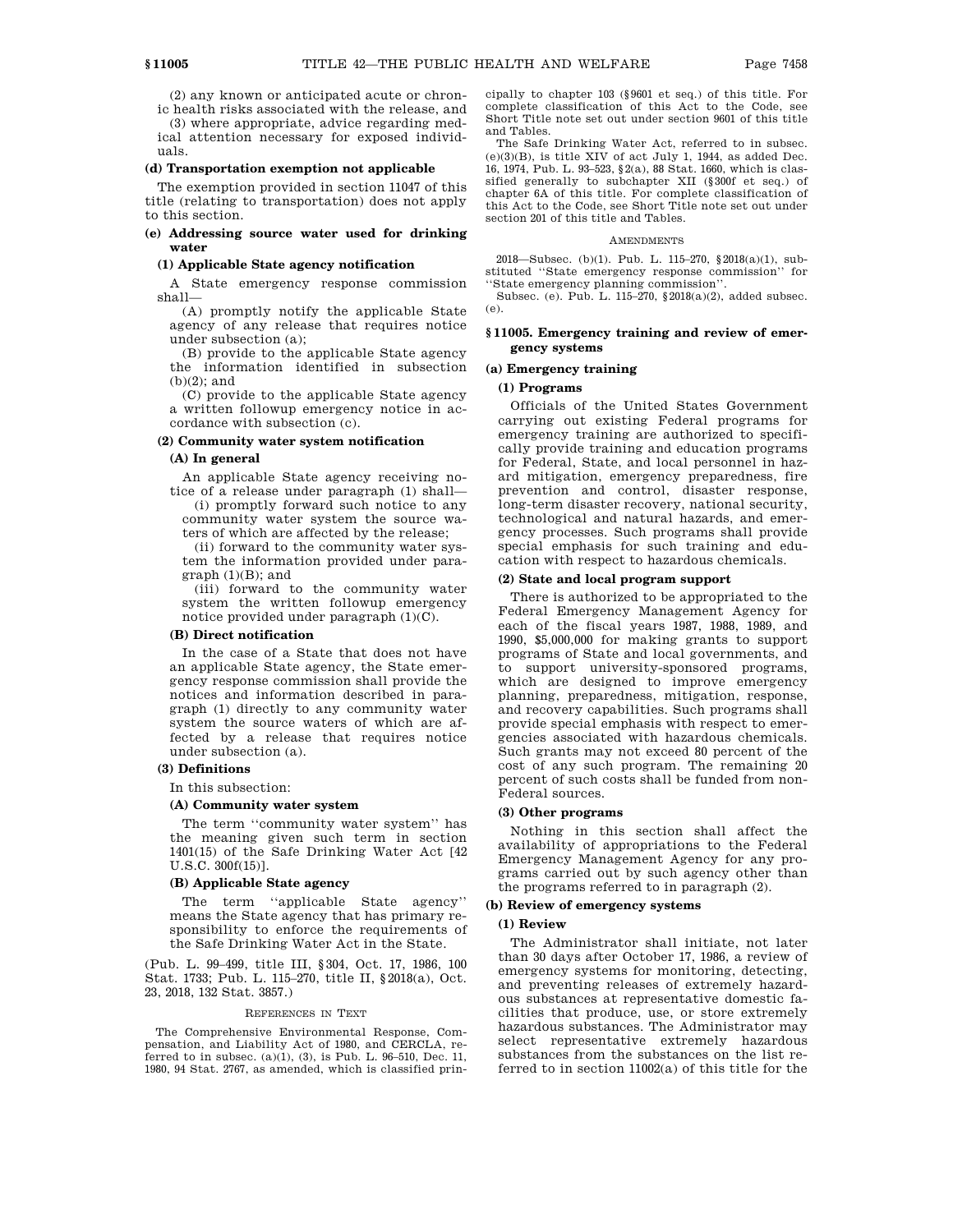purposes of this review. The Administrator shall report interim findings to the Congress not later than seven months after October 17, 1986, and issue a final report of findings and recommendations to the Congress not later than 18 months after October 17, 1986. Such report shall be prepared in consultation with the States and appropriate Federal agencies.

### **(2) Report**

The report required by this subsection shall include the Administrator's findings regarding each of the following:

(A) The status of current technological capabilities to (i) monitor, detect, and prevent, in a timely manner, significant releases of extremely hazardous substances, (ii) determine the magnitude and direction of the hazard posed by each release, (iii) identify specific substances, (iv) provide data on the specific chemical composition of such releases, and (v) determine the relative concentrations of the constituent substances.

(B) The status of public emergency alert devices or systems for providing timely and effective public warning of an accidental release of extremely hazardous substances into the environment, including releases into the atmosphere, surface water, or groundwater from facilities that produce, store, or use significant quantities of such extremely hazardous substances.

(C) The technical and economic feasibility of establishing, maintaining, and operating perimeter alert systems for detecting releases of such extremely hazardous substances into the atmosphere, surface water, or groundwater, at facilities that manufacture, use, or store significant quantities of such substances.

#### **(3) Recommendations**

The report required by this subsection shall also include the Administrator's recommendations for—

(A) initiatives to support the development of new or improved technologies or systems that would facilitate the timely monitoring, detection, and prevention of releases of extremely hazardous substances, and

(B) improving devices or systems for effectively alerting the public in a timely manner, in the event of an accidental release of such extremely hazardous substances.

(Pub. L. 99–499, title III, §305, Oct. 17, 1986, 100 Stat. 1735.)

#### TRANSFER OF FUNCTIONS

For transfer of all functions, personnel, assets, components, authorities, grant programs, and liabilities of the Federal Emergency Management Agency, including the functions of the Under Secretary for Federal Emergency Management relating thereto, to the Federal Emergency Management Agency, see section 315(a)(1) of Title 6, Domestic Security.

For transfer of functions, personnel, assets, and liabilities of the Federal Emergency Management Agency, including the functions of the Director of the Federal Emergency Management Agency relating thereto, to the Secretary of Homeland Security, and for treatment of related references, see former section 313(1) and sections 551(d), 552(d), and 557 of Title 6, Domestic Security, and the Department of Homeland Security Reorganization Plan of November 25, 2002, as modified, set out as a note under section 542 of Title 6.

### SUBCHAPTER II—REPORTING REQUIREMENTS

#### **§ 11021. Material safety data sheets**

### **(a) Basic requirement**

#### **(1) Submission of MSDS or list**

The owner or operator of any facility which is required to prepare or have available a material safety data sheet for a hazardous chemical under the Occupational Safety and Health Act of 1970 [29 U.S.C. 651 et seq.] and regulations promulgated under that Act shall submit a material safety data sheet for each such chemical, or a list of such chemicals as described in paragraph (2), to each of the following:

(A) The appropriate local emergency planning committee.

(B) The State emergency response commission.

(C) The fire department with jurisdiction over the facility.

### **(2) Contents of list**

(A) The list of chemicals referred to in paragraph (1) shall include each of the following:

(i) A list of the hazardous chemicals for which a material safety data sheet is required under the Occupational Safety and Health Act of 1970 [29 U.S.C. 651 et seq.] and regulations promulgated under that Act, grouped in categories of health and physical hazards as set forth under such Act and regulations promulgated under such Act, or in such other categories as the Administrator may prescribe under subparagraph (B).

(ii) The chemical name or the common name of each such chemical as provided on the material safety data sheet.

(iii) Any hazardous component of each such chemical as provided on the material safety data sheet.

(B) For purposes of the list under this paragraph, the Administrator may modify the categories of health and physical hazards as set forth under the Occupational Safety and Health Act of 1970 [29  $\overline{U}$ .S.C. 651 et seq.] and regulations promulgated under that Act by requiring information to be reported in terms of groups of hazardous chemicals which present similar hazards in an emergency.

### **(3) Treatment of mixtures**

An owner or operator may meet the requirements of this section with respect to a hazardous chemical which is a mixture by doing one of the following:

(A) Submitting a material safety data sheet for, or identifying on a list, each element or compound in the mixture which is a hazardous chemical. If more than one mixture has the same element or compound, only one material safety data sheet, or one listing, of the element or compound is necessary.

(B) Submitting a material safety data sheet for, or identifying on a list, the mixture itself.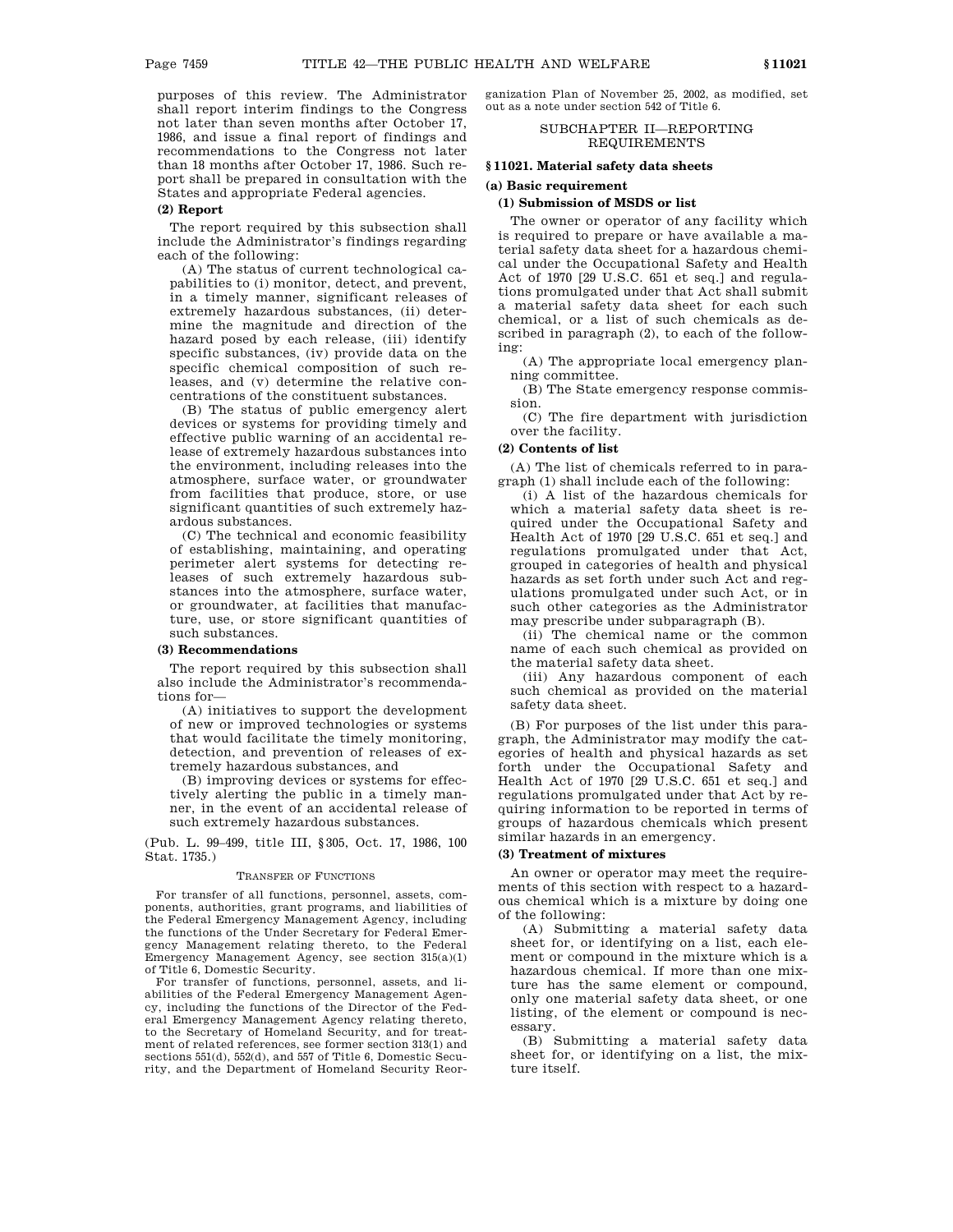### **(b) Thresholds**

The Administrator may establish threshold quantities for hazardous chemicals below which no facility shall be subject to the provisions of this section. The threshold quantities may, in the Administrator's discretion, be based on classes of chemicals or categories of facilities.

### **(c) Availability of MSDS on request**

### **(1) To local emergency planning committee**

If an owner or operator of a facility submits a list of chemicals under subsection (a)(1), the owner or operator, upon request by the local emergency planning committee, shall submit the material safety data sheet for any chemical on the list to such committee.

#### **(2) To public**

A local emergency planning committee, upon request by any person, shall make available a material safety data sheet to the person in accordance with section 11044 of this title. If the local emergency planning committee does not have the requested material safety data sheet, the committee shall request the sheet from the facility owner or operator and then make the sheet available to the person in accordance with section 11044 of this title.

### **(d) Initial submission and updating**

(1) The initial material safety data sheet or list required under this section with respect to a hazardous chemical shall be provided before the later of—

(A) 12 months after October 17, 1986, or

(B) 3 months after the owner or operator of a facility is required to prepare or have available a material safety data sheet for the chemical under the Occupational Safety and Health Act of 1970 [29 U.S.C. 651 et seq.] and regulations promulgated under that Act.

(2) Within 3 months following discovery by an owner or operator of significant new information concerning an aspect of a hazardous chemical for which a material safety data sheet was previously submitted to the local emergency planning committee under subsection (a), a revised sheet shall be provided to such person.

# **(e) ''Hazardous chemical'' defined**

For purposes of this section, the term ''hazardous chemical'' has the meaning given such term by section 1910.1200(c) of title 29 of the Code of Federal Regulations, except that such term does not include the following:

(1) Any food, food additive, color additive, drug, or cosmetic regulated by the Food and Drug Administration.

(2) Any substance present as a solid in any manufactured item to the extent exposure to the substance does not occur under normal conditions of use.

(3) Any substance to the extent it is used for personal, family, or household purposes, or is present in the same form and concentration as a product packaged for distribution and use by the general public.

(4) Any substance to the extent it is used in a research laboratory or a hospital or other medical facility under the direct supervision of a technically qualified individual.

(5) Any substance to the extent it is used in routine agricultural operations or is a fertilizer held for sale by a retailer to the ultimate customer.

(Pub. L. 99–499, title III, §311, Oct. 17, 1986, 100 Stat. 1736.)

#### REFERENCES IN TEXT

The Occupational Safety and Health Act of 1970, referred to in subsecs.  $(a)(1)$ ,  $(2)(A)(i)$ ,  $(B)$  and  $(d)(1)(B)$ , is Pub. L. 91–596, Dec. 29, 1970, 84 Stat. 1590, as amended, which is classified principally to chapter 15 (§651 et seq.) of Title 29, Labor. For complete classification of this Act to the Code, see Short Title note set out under section 651 of Title 29 and Tables.

### **§ 11022. Emergency and hazardous chemical inventory forms**

#### **(a) Basic requirement**

(1) The owner or operator of any facility which is required to prepare or have available a material safety data sheet for a hazardous chemical under the Occupational Safety and Health Act of 1970 [29 U.S.C. 651 et seq.] and regulations promulgated under that Act shall prepare and submit an emergency and hazardous chemical inventory form (hereafter in this chapter referred to as an ''inventory form'') to each of the following:

(A) The appropriate local emergency planning committee.

(B) The State emergency response commission.

(C) The fire department with jurisdiction over the facility.

(2) The inventory form containing tier I information (as described in subsection  $(d)(1)$ ) shall be submitted on or before March 1, 1988, and annually thereafter on March 1, and shall contain data with respect to the preceding calendar year. The preceding sentence does not apply if an owner or operator provides, by the same deadline and with respect to the same calendar year, tier II information (as described in subsection (d)(2)) to the recipients described in paragraph (1).

(3) An owner or operator may meet the requirements of this section with respect to a hazardous chemical which is a mixture by doing one of the following:

(A) Providing information on the inventory form on each element or compound in the mixture which is a hazardous chemical. If more than one mixture has the same element or compound, only one listing on the inventory form for the element or compound at the facility is necessary.

(B) Providing information on the inventory form on the mixture itself.

#### **(b) Thresholds**

The Administrator may establish threshold quantities for hazardous chemicals covered by this section below which no facility shall be subject to the provisions of this section. The threshold quantities may, in the Administrator's discretion, be based on classes of chemicals or categories of facilities.

#### **(c) Hazardous chemicals covered**

A hazardous chemical subject to the requirements of this section is any hazardous chemical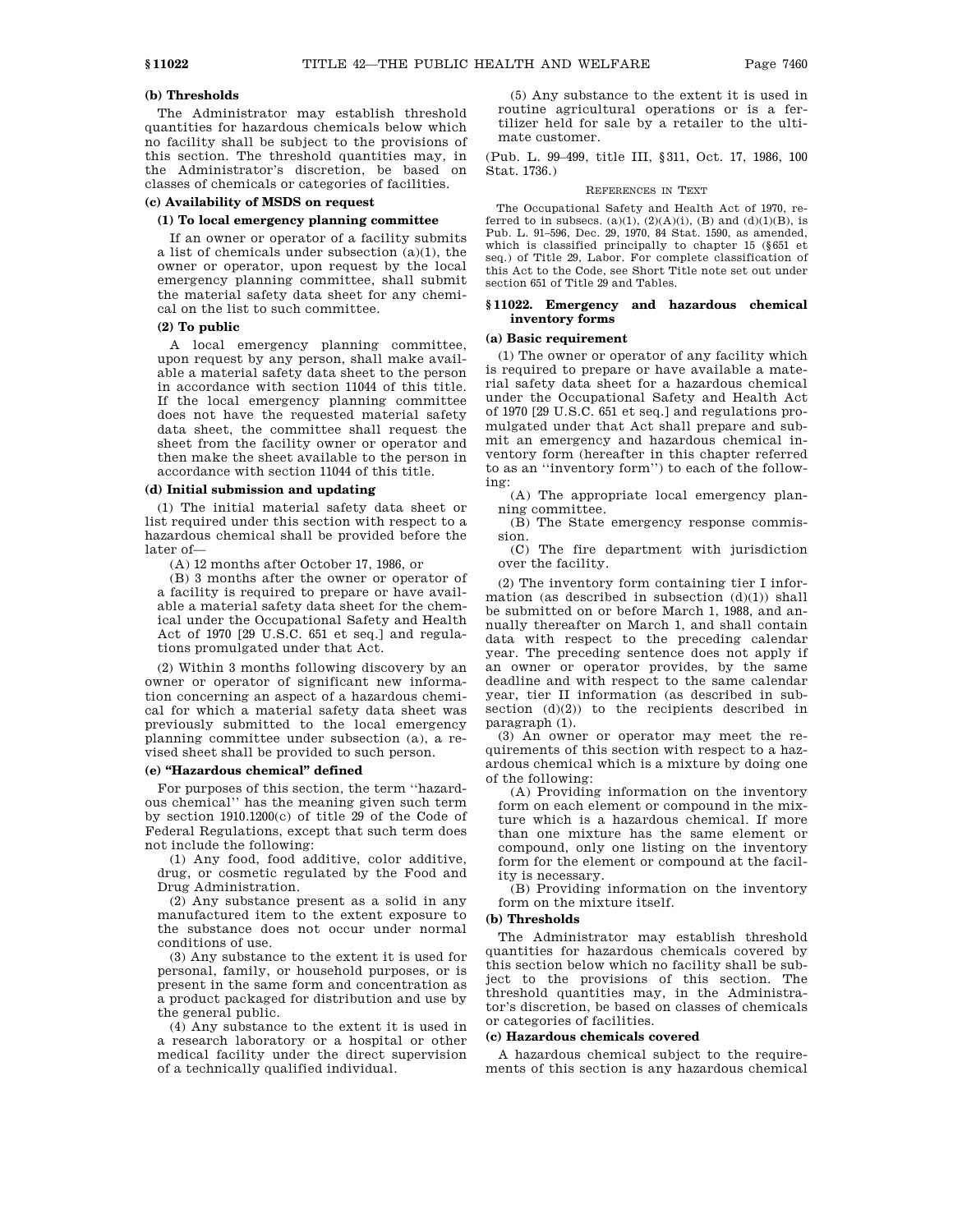for which a material safety data sheet or a listing is required under section 11021 of this title.

### **(d) Contents of form**

### **(1) Tier I information**

# **(A) Aggregate information by category**

An inventory form shall provide the information described in subparagraph (B) in aggregate terms for hazardous chemicals in categories of health and physical hazards as set forth under the Occupational Safety and Health Act of 1970 [29 U.S.C. 651 et seq.] and regulations promulgated under that Act.

### **(B) Required information**

The information referred to in subparagraph (A) is the following:

(i) An estimate (in ranges) of the maximum amount of hazardous chemicals in each category present at the facility at any time during the preceding calendar year.

(ii) An estimate (in ranges) of the average daily amount of hazardous chemicals in each category present at the facility during the preceding calendar year.

(iii) The general location of hazardous chemicals in each category.

### **(C) Modifications**

For purposes of reporting information under this paragraph, the Administrator may—

(i) modify the categories of health and physical hazards as set forth under the Occupational Safety and Health Act of 1970 [29 U.S.C. 651 et seq.] and regulations promulgated under that Act by requiring information to be reported in terms of groups of hazardous chemicals which present similar hazards in an emergency, or

(ii) require reporting on individual hazardous chemicals of special concern to emergency response personnel.

### **(2) Tier II information**

An inventory form shall provide the following additional information for each hazardous chemical present at the facility, but only upon request and in accordance with subsection (e):

(A) The chemical name or the common name of the chemical as provided on the material safety data sheet.

(B) An estimate (in ranges) of the maximum amount of the hazardous chemical present at the facility at any time during the preceding calendar year.

(C) An estimate (in ranges) of the average daily amount of the hazardous chemical present at the facility during the preceding calendar year.

(D) A brief description of the manner of storage of the hazardous chemical.

(E) The location at the facility of the hazardous chemical.

(F) An indication of whether the owner elects to withhold location information of a specific hazardous chemical from disclosure to the public under section 11044 of this title.

### **(e) Availability of tier II information**

### **(1) Availability to State commissions, local committees, and fire departments**

Upon request by a State emergency response commission, a local emergency planning committee, or a fire department with jurisdiction over the facility, the owner or operator of a facility shall provide tier II information, as described in subsection (d), to the person making the request. Any such request shall be with respect to a specific facility.

### **(2) Availability to other State and local officials**

A State or local official acting in his or her official capacity may have access to tier II information by submitting a request to the State emergency response commission or the local emergency planning committee. Upon receipt of a request for tier II information, the State commission or local committee shall, pursuant to paragraph (1), request the facility owner or operator for the tier II information and make available such information to the official.

### **(3) Availability to public**

### **(A) In general**

Any person may request a State emergency response commission or local emergency planning committee for tier II information relating to the preceding calendar year with respect to a facility. Any such request shall be in writing and shall be with respect to a specific facility.

### **(B) Automatic provision of information to public**

Any tier II information which a State emergency response commission or local emergency planning committee has in its possession shall be made available to a person making a request under this paragraph in accordance with section 11044 of this title. If the State emergency response commission or local emergency planning committee does not have the tier II information in its possession, upon a request for tier II information the State emergency response commission or local emergency planning committee shall, pursuant to paragraph (1), request the facility owner or operator for tier II information with respect to a hazardous chemical which a facility has stored in an amount in excess of 10,000 pounds present at the facility at any time during the preceding calendar year and make such information available in accordance with section 11044 of this title to the person making the request.

### **(C) Discretionary provision of information to public**

In the case of tier II information which is not in the possession of a State emergency response commission or local emergency planning committee and which is with respect to a hazardous chemical which a facility has stored in an amount less than 10,000 pounds present at the facility at any time during the preceding calendar year, a request from a person must include the gen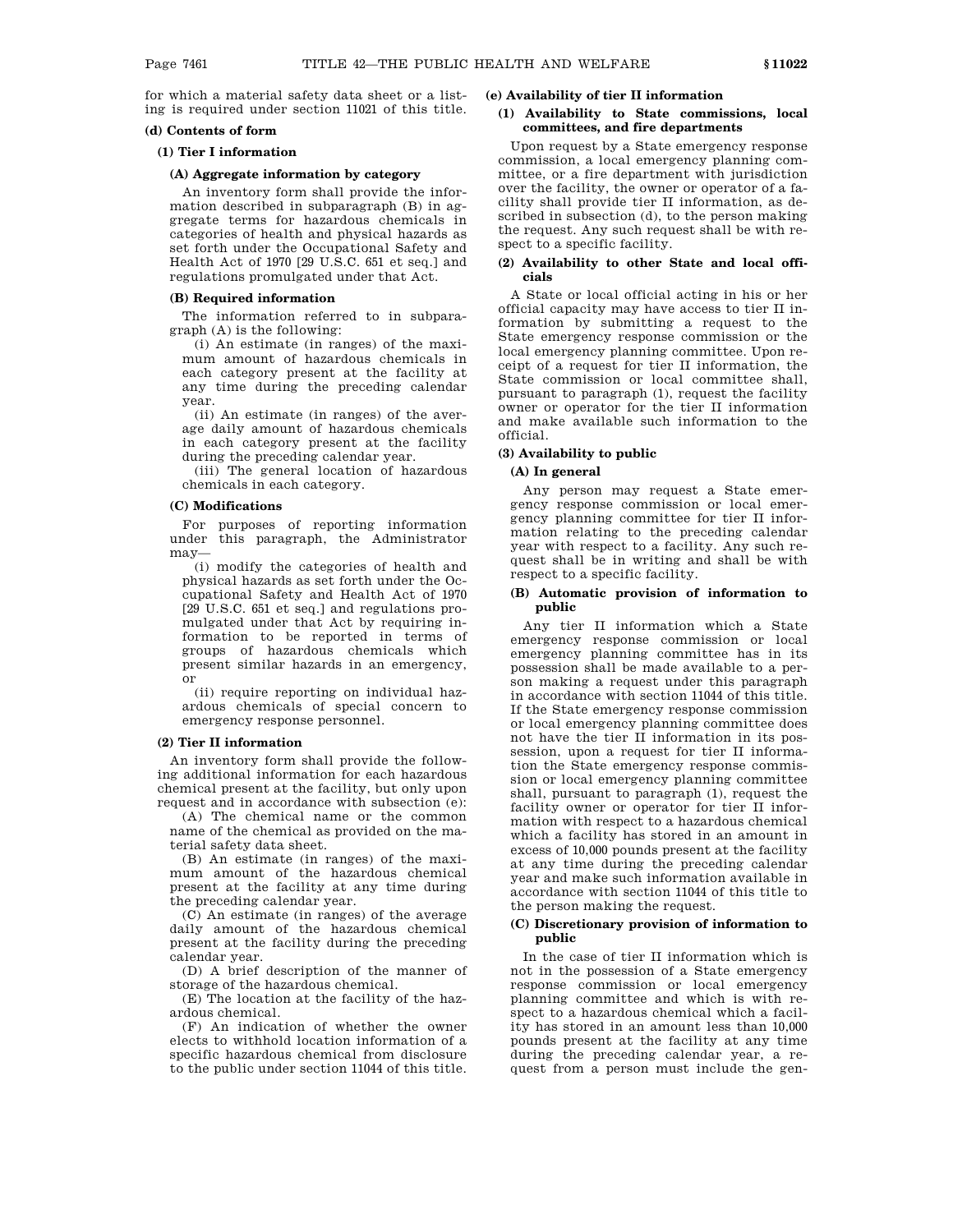eral need for the information. The State emergency response commission or local emergency planning committee may, pursuant to paragraph (1), request the facility owner or operator for the tier II information on behalf of the person making the request. Upon receipt of any information requested on behalf of such person, the State emergency response commission or local emergency planning committee shall make the information available in accordance with section 11044 of this title to the person.

### **(D) Response in 45 days**

A State emergency response commission or local emergency planning committee shall respond to a request for tier II information under this paragraph no later than 45 days after the date of receipt of the request.

### **(4) Availability to community water systems**

### **(A) In general**

An affected community water system may have access to tier II information by submitting a request to the State emergency response commission or the local emergency planning committee. Upon receipt of a request for tier II information, the State commission or local committee shall, pursuant to paragraph (1), request the facility owner or operator for the tier II information and make available such information to the affected community water system.

### **(B) Definition**

In this paragraph, the term ''affected community water system'' means a community water system (as defined in section 300f(15) of this title) that receives supplies of drinking water from a source water area, delineated under section 300j–13 of this title, in which a facility that is required to prepare and submit an inventory form under subsection (a)(1) is located.

### **(f) Fire department access**

Upon request to an owner or operator of a facility which files an inventory form under this section by the fire department with jurisdiction over the facility, the owner or operator of the facility shall allow the fire department to conduct an on-site inspection of the facility and shall provide to the fire department specific location information on hazardous chemicals at the facility.

### **(g) Format of forms**

The Administrator shall publish a uniform format for inventory forms within three months after October 17, 1986. If the Administrator does not publish such forms, owners and operators of facilities subject to the requirements of this section shall provide the information required under this section by letter.

(Pub. L. 99–499, title III, §312, Oct. 17, 1986, 100 Stat. 1738; Pub. L. 115–270, title II, §2018(b), Oct. 23, 2018, 132 Stat. 3858.)

#### REFERENCES IN TEXT

The Occupational Safety and Health Act of 1970, referred to in subsecs.  $(a)(1)$  and  $(d)(1)(A)$ ,  $(C)(i)$ , is Pub. L. 91–596, Dec. 29, 1970, 84 Stat. 1590, as amended, which is classified principally to chapter 15 (§651 et seq.) of Title 29, Labor. For complete classification of this Act to the Code, see Short Title note set out under section 651 of Title 29 and Tables.

#### **AMENDMENTS**

2018—Subsec. (e)(1). Pub. L. 115–270, §2018(b)(1), substituted ''State emergency response commission'' for ''State emergency planning commission''.

Subsec. (e)(4). Pub. L. 115–270, §2018(b)(2), added par. (4).

### **§ 11023. Toxic chemical release forms**

### **(a) Basic requirement**

The owner or operator of a facility subject to the requirements of this section shall complete a toxic chemical release form as published under subsection (g) for each toxic chemical listed under subsection (c) that was manufactured, processed, or otherwise used in quantities exceeding the toxic chemical threshold quantity established by subsection (f) during the preceding calendar year at such facility. Such form shall be submitted to the Administrator and to an official or officials of the State designated by the Governor on or before July 1, 1988, and annually thereafter on July 1 and shall contain data reflecting releases during the preceding calendar year.

### **(b) Covered owners and operators of facilities (1) In general**

(A) The requirements of this section shall apply to owners and operators of facilities that have 10 or more full-time employees and that are in Standard Industrial Classification Codes 20 through 39 (as in effect on July 1, 1985) and that manufactured, processed, or otherwise used a toxic chemical listed under subsection (c) in excess of the quantity of that toxic chemical established under subsection (f) during the calendar year for which a release form is required under this section.

(B) The Administrator may add or delete Standard Industrial Classification Codes for purposes of subparagraph (A), but only to the extent necessary to provide that each Standard Industrial Code to which this section applies is relevant to the purposes of this section.

(C) For purposes of this section—

(i) The term ''manufacture'' means to produce, prepare, import, or compound a toxic chemical.

(ii) The term ''process'' means the preparation of a toxic chemical, after its manufacture, for distribution in commerce—

(I) in the same form or physical state as, or in a different form or physical state from, that in which it was received by the person so preparing such chemical, or

(II) as part of an article containing the toxic chemical.

### **(2) Discretionary application to additional facilities**

The Administrator, on his own motion or at the request of a Governor of a State (with regard to facilities located in that State), may apply the requirements of this section to the owners and operators of any particular facility that manufactures, processes, or otherwise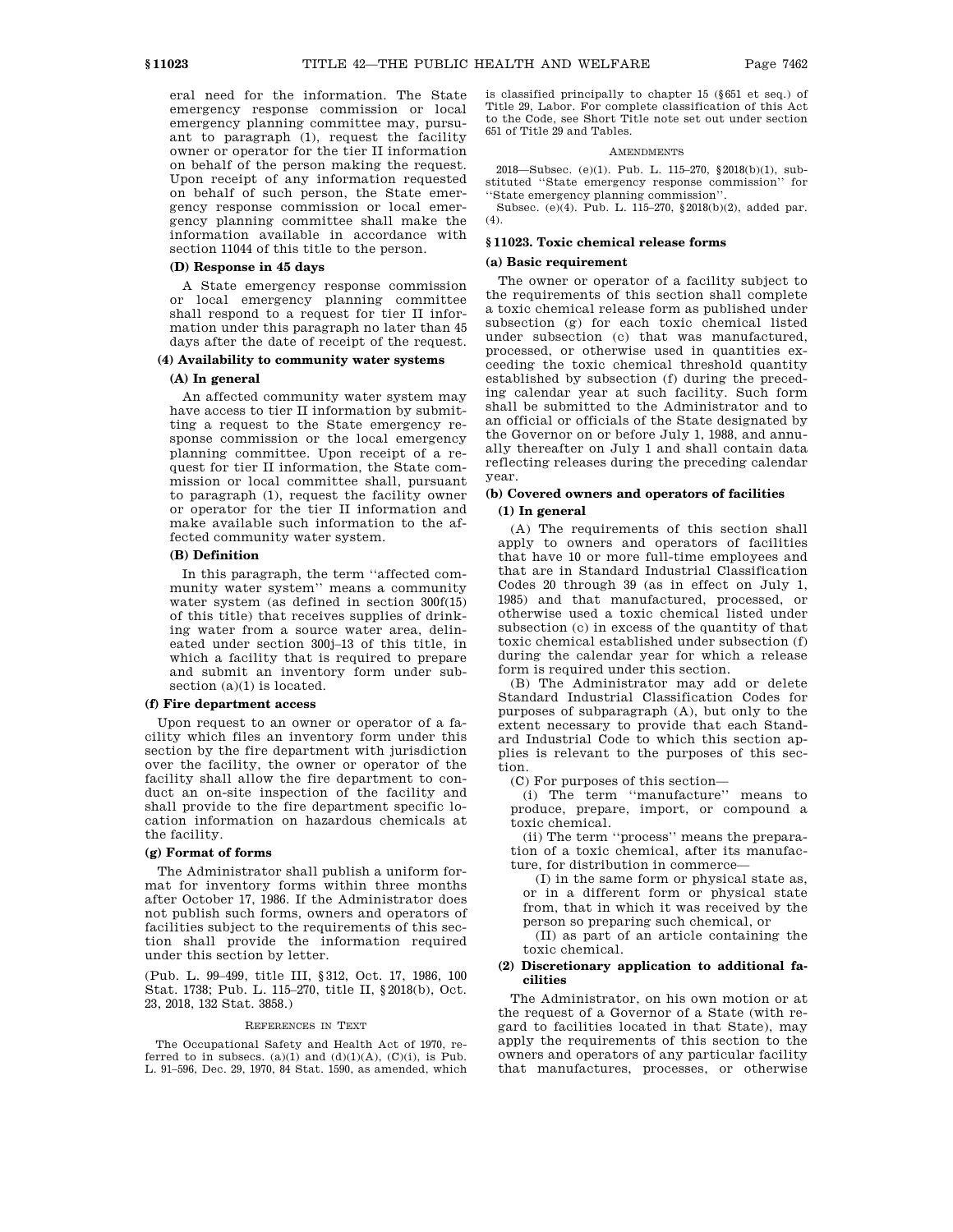uses a toxic chemical listed under subsection (c) if the Administrator determines that such action is warranted on the basis of toxicity of the toxic chemical, proximity to other facilities that release the toxic chemical or to population centers, the history of releases of such chemical at such facility, or such other factors as the Administrator deems appropriate.

#### **(c) Toxic chemicals covered**

The toxic chemicals subject to the requirements of this section are—

(1) the chemicals on the list in Committee Print Number 99–169 of the Senate Committee on Environment and Public Works, titled ''Toxic Chemicals Subject to Section 313 of the Emergency Planning and Community Right-To-Know Act of 1986'' [42 U.S.C. 11023] (including any revised version of the list as may be made pursuant to subsection (d) or (e)); and

(2) the chemicals included on such list under subsections  $(b)(1)$ ,  $(c)(1)$ , and  $(d)(3)$  of section 8921 of title 15.

### **(d) Revisions by Administrator**

### **(1) In general**

The Administrator may by rule add or delete a chemical from the list described in subsection (c) at any time.

#### **(2) Additions**

A chemical may be added if the Administrator determines, in his judgment, that there is sufficient evidence to establish any one of the following:

(A) The chemical is known to cause or can reasonably be anticipated to cause significant adverse acute human health effects at concentration levels that are reasonably likely to exist beyond facility site boundaries as a result of continuous, or frequently recurring, releases.

(B) The chemical is known to cause or can reasonably be anticipated to cause in humans—

(i) cancer or teratogenic effects, or

(ii) serious or irreversible—

(I) reproductive dysfunctions,

(II) neurological disorders,

(III) heritable genetic mutations, or

(IV) other chronic health effects.

(C) The chemical is known to cause or can reasonably be anticipated to cause, because of—

(i) its toxicity,

(ii) its toxicity and persistence in the environment, or

(iii) its toxicity and tendency to bioaccumulate in the environment,

a significant adverse effect on the environment of sufficient seriousness, in the judgment of the Administrator, to warrant reporting under this section. The number of chemicals included on the list described in subsection (c) on the basis of the preceding sentence may constitute in the aggregate no more than 25 percent of the total number of chemicals on the list.

A determination under this paragraph shall be based on generally accepted scientific principles or laboratory tests, or appropriately designed and conducted epidemiological or other population studies, available to the Administrator.

#### **(3) Deletions**

A chemical may be deleted if the Administrator determines there is not sufficient evidence to establish any of the criteria described in paragraph (2).

### **(4) Effective date**

Any revision made on or after January 1 and before December 1 of any calendar year shall take effect beginning with the next calendar year. Any revision made on or after December 1 of any calendar year and before January 1 of the next calender<sup>1</sup> year shall take effect beginning with the calendar year following such next calendar year.

# **(e) Petitions**

### **(1) In general**

Any person may petition the Administrator to add or delete a chemical from the list described in subsection (c) on the basis of the criteria in subparagraph (A) or (B) of subsection (d)(2). Within 180 days after receipt of a petition, the Administrator shall take one of the following actions:

(A) Initiate a rulemaking to add or delete the chemical to the list, in accordance with subsection  $(d)(2)$  or  $(d)(3)$ .

(B) Publish an explanation of why the petition is denied.

#### **(2) Governor petitions**

A State Governor may petition the Administrator to add or delete a chemical from the list described in subsection (c) on the basis of the criteria in subparagraph (A), (B), or (C) of subsection  $(d)(2)$ . In the case of such a petition from a State Governor to delete a chemical, the petition shall be treated in the same manner as a petition received under paragraph (1) to delete a chemical. In the case of such a petition from a State Governor to add a chemical, the chemical will be added to the list within 180 days after receipt of the petition, unless the Administrator—

(A) initiates a rulemaking to add the chemical to the list, in accordance with subsection (d)(2), or

(B) publishes an explanation of why the Administrator believes the petition does not meet the requirements of subsection  $(d)(2)$ for adding a chemical to the list.

# **(f) Threshold for reporting**

### **(1) Toxic chemical threshold amount**

The threshold amounts for purposes of reporting toxic chemicals under this section are as follows:

(A) With respect to a toxic chemical used at a facility, 10,000 pounds of the toxic chemical per year.

(B) With respect to a toxic chemical manufactured or processed at a facility—

(i) For the toxic chemical release form required to be submitted under this sec-

<sup>1</sup>So in original. Probably should be ''calendar''.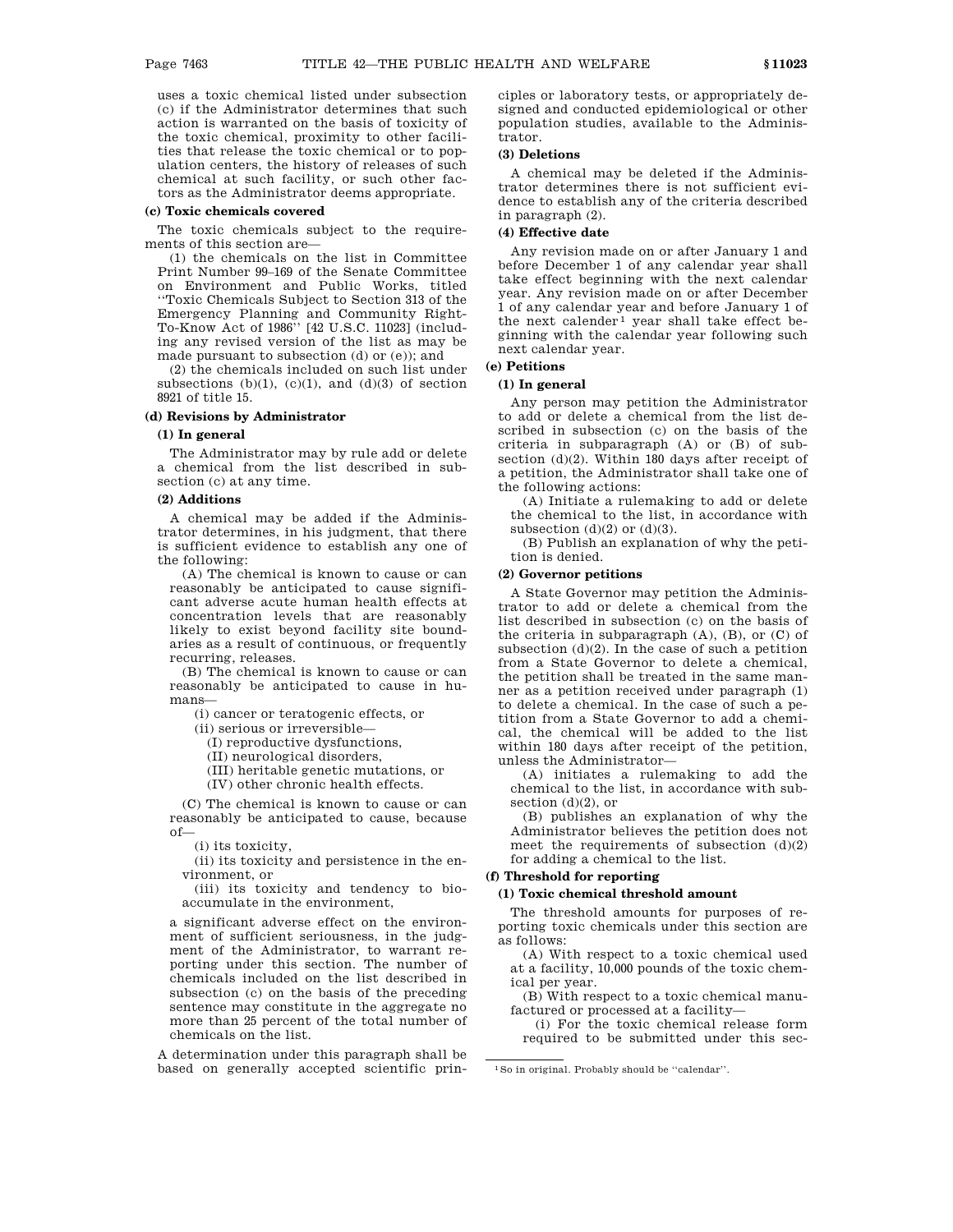tion on or before July 1, 1988, 75,000 pounds of the toxic chemical per year.

(ii) For the form required to be submitted on or before July 1, 1989, 50,000 pounds of the toxic chemical per year.

(iii) For the form required to be submitted on or before July 1, 1990, and for each form thereafter, 25,000 pounds of the toxic chemical per year.

# **(2) Revisions**

The Administrator may establish a threshold amount for a toxic chemical different from the amount established by paragraph (1). Such revised threshold shall obtain reporting on a substantial majority of total releases of the chemical at all facilities subject to the requirements of this section. The amounts established under this paragraph may, at the Administrator's discretion, be based on classes of chemicals or categories of facilities.

### **(g) Form**

### **(1) Information required**

Not later than June 1, 1987, the Administrator shall publish a uniform toxic chemical release form for facilities covered by this section. If the Administrator does not publish such a form, owners and operators of facilities subject to the requirements of this section shall provide the information required under this subsection by letter postmarked on or before the date on which the form is due. Such form shall—

(A) provide for the name and location of, and principal business activities at, the facility;

(B) include an appropriate certification, signed by a senior official with management responsibility for the person or persons completing the report, regarding the accuracy and completeness of the report; and

(C) provide for submission of each of the following items of information for each listed toxic chemical known to be present at the facility:

(i) Whether the toxic chemical at the facility is manufactured, processed, or otherwise used, and the general category or categories of use of the chemical.

(ii) An estimate of the maximum amounts (in ranges) of the toxic chemical present at the facility at any time during the preceding calendar year.

(iii) For each wastestream, the waste treatment or disposal methods employed, and an estimate of the treatment efficiency typically achieved by such methods for that wastestream.

(iv) The annual quantity of the toxic chemical entering each environmental medium.

#### **(2) Use of available data**

In order to provide the information required under this section, the owner or operator of a facility may use readily available data (including monitoring data) collected pursuant to other provisions of law, or, where such data are not readily available, reasonable estimates of the amounts involved. Nothing in this section requires the monitoring or measurement of the quantities, concentration, or frequency of any toxic chemical released into the environment beyond that monitoring and measurement required under other provisions of law or regulation. In order to assure consistency, the Administrator shall require that data be expressed in common units.

### **(h) Use of release form**

The release forms required under this section are intended to provide information to the Federal, State, and local governments and the public, including citizens of communities surrounding covered facilities. The release form shall be available, consistent with section 11044(a) of this title, to inform persons about releases of toxic chemicals to the environment; to assist governmental agencies, researchers, and other persons in the conduct of research and data gathering; to aid in the development of appropriate regulations, guidelines, and standards; and for other similar purposes.

### **(i) Modifications in reporting frequency**

### **(1) In general**

The Administrator may modify the frequency of submitting a report under this section, but the Administrator may not modify the frequency to be any more often than annually. A modification may apply, either nationally or in a specific geographic area, to the following:

(A) All toxic chemical release forms required under this section.

(B) A class of toxic chemicals or a category of facilities.

(C) A specific toxic chemical.

(D) A specific facility.

# **(2) Requirements**

A modification may be made under paragraph (1) only if the Administrator—

(A) makes a finding that the modification is consistent with the provisions of subsection (h), based on—

(i) experience from previously submitted toxic chemical release forms, and

(ii) determinations made under paragraph (3), and

(B) the finding is made by a rulemaking in accordance with section 553 of title 5.

### **(3) Determinations**

The Administrator shall make the following determinations with respect to a proposed modification before making a modification under paragraph (1):

(A) The extent to which information relating to the proposed modification provided on the toxic chemical release forms has been used by the Administrator or other agencies of the Federal Government, States, local governments, health professionals, and the public.

(B) The extent to which the information is (i) readily available to potential users from other sources, such as State reporting programs, and (ii) provided to the Administrator under another Federal law or through a State program.

(C) The extent to which the modification would impose additional and unreasonable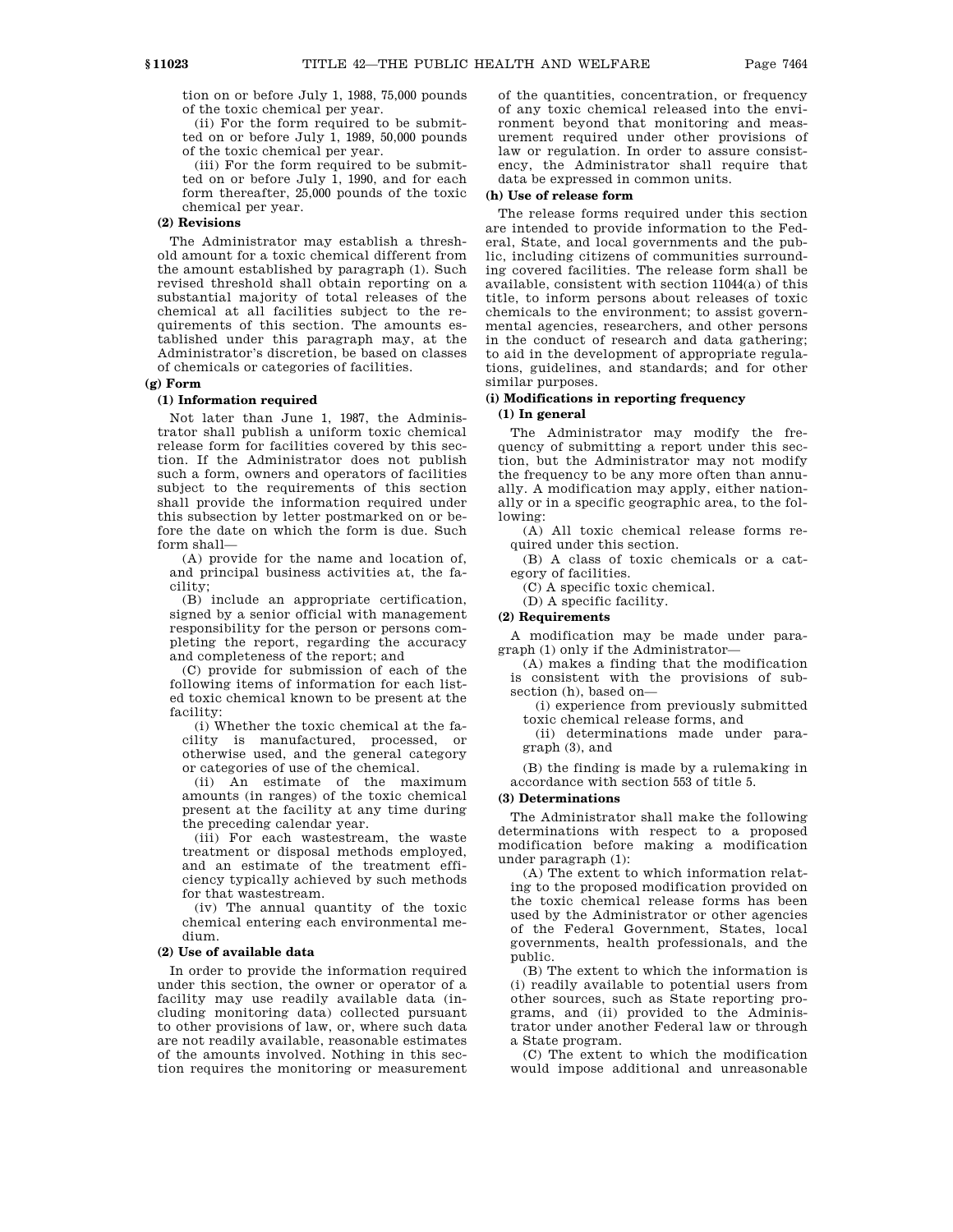burdens on facilities subject to the reporting requirements under this section.

### **(4) 5-year review**

Any modification made under this subsection shall be reviewed at least once every 5 years. Such review shall examine the modification and ensure that the requirements of paragraphs (2) and (3) still justify continuation of the modification. Any change to a modification reviewed under this paragraph shall be made in accordance with this subsection.

### **(5) Notification to Congress**

The Administrator shall notify Congress of an intention to initiate a rulemaking for a modification under this subsection. After such notification, the Administrator shall delay initiation of the rulemaking for at least 12 months, but no more than 24 months, after the date of such notification.

#### **(6) Judicial review**

In any judicial review of a rulemaking which establishes a modification under this subsection, a court may hold unlawful and set aside agency action, findings, and conclusions found to be unsupported by substantial evidence.

### **(7) Applicability**

A modification under this subsection may apply to a calendar year or other reporting period beginning no earlier than January 1, 1993.

# **(8) Effective date**

Any modification made on or after January 1 and before December 1 of any calendar year shall take effect beginning with the next calendar year. Any modification made on or after December 1 of any calendar year and before January 1 of the next calendar year shall take effect beginning with the calendar year following such next calendar year.

#### **(j) EPA management of data**

The Administrator shall establish and maintain in a computer data base a national toxic chemical inventory based on data submitted to the Administrator under this section. The Administrator shall make these data accessible by computer telecommunication and other means to any person on a cost reimbursable basis.

### **(k) Report**

Not later than June 30, 1991, the Comptroller General, in consultation with the Administrator and appropriate officials in the States, shall submit to the Congress a report including each of the following:

(1) A description of the steps taken by the Administrator and the States to implement the requirements of this section, including steps taken to make information collected under this section available to and accessible by the public.

(2) A description of the extent to which the information collected under this section has been used by the Environmental Protection Agency, other Federal agencies, the States, and the public, and the purposes for which the information has been used.

(3) An identification and evaluation of options for modifications to the requirements of this section for the purpose of making information collected under this section more useful.

#### **(***l***) Mass balance study**

### **(1) In general**

The Administrator shall arrange for a mass balance study to be carried out by the National Academy of Sciences using mass balance information collected by the Administrator under paragraph (3). The Administrator shall submit to Congress a report on such study no later than 5 years after October 17, 1986.

# **(2) Purposes**

The purposes of the study are as follows:

(A) To assess the value of mass balance analysis in determining the accuracy of information on toxic chemical releases.

(B) To assess the value of obtaining mass balance information, or portions thereof, to determine the waste reduction efficiency of different facilities, or categories of facilities, including the effectiveness of toxic chemical regulations promulgated under laws other than this chapter.

(C) To assess the utility of such information for evaluating toxic chemical management practices at facilities, or categories of facilities, covered by this section.

(D) To determine the implications of mass balance information collection on a national scale similar to the mass balance information collection carried out by the Administrator under paragraph (3), including implications of the use of such collection as part of a national annual quantity toxic chemical release program.

### **(3) Information collection**

(A) The Administrator shall acquire available mass balance information from States which currently conduct (or during the 5 years after October 17, 1986 initiate) a mass balanceoriented annual quantity toxic chemical release program. If information from such States provides an inadequate representation of industry classes and categories to carry out the purposes of the study, the Administrator also may acquire mass balance information necessary for the study from a representative number of facilities in other States.

(B) Any information acquired under this section shall be available to the public, except that upon a showing satisfactory to the Administrator by any person that the information (or a particular part thereof) to which the Administrator or any officer, employee, or representative has access under this section if made public would divulge information entitled to protection under section 1905 of title 18, such information or part shall be considered confidential in accordance with the purposes of that section, except that such information or part may be disclosed to other officers, employees, or authorized representatives of the United States concerned with carrying out this section.

(C) The Administrator may promulgate regulations prescribing procedures for collecting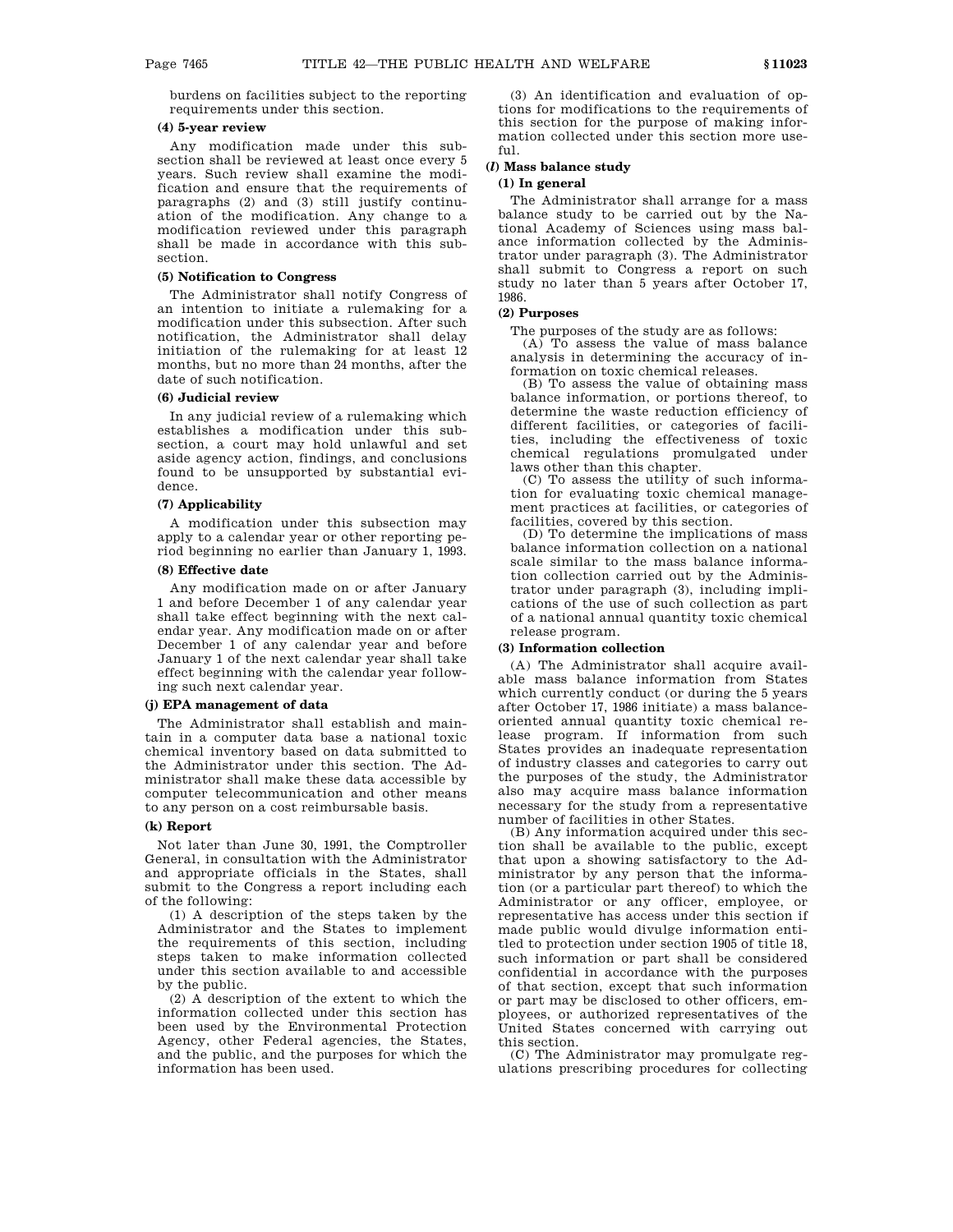mass balance information under this paragraph.

(D) For purposes of collecting mass balance information under subparagraph (A), the Administrator may require the submission of information by a State or facility.

### **(4) Mass balance definition**

For purposes of this subsection, the term ''mass balance'' means an accumulation of the annual quantities of chemicals transported to a facility, produced at a facility, consumed at a facility, used at a facility, accumulated at a facility, released from a facility, and transported from a facility as a waste or as a commercial product or byproduct or component of a commercial product or byproduct.

(Pub. L. 99–499, title III, §313, Oct. 17, 1986, 100 Stat. 1741; Pub. L. 116–92, div. F, title LXXIII, §7321(f), Dec. 20, 2019, 133 Stat. 2281.)

#### AMENDMENTS

2019—Subsec. (c). Pub. L. 116–92 substituted ''are—'' and ''(1) the chemicals'' for ''are those chemicals'', and added par. (2).

EXPEDITING COMMUNITY RIGHT-TO-KNOW INITIATIVES

Memorandum of President of the United States, Aug. 8, 1995, 60 F.R. 41791, provided:

Memorandum for the Administrator of the Environmental Protection Agency and the Heads of Executive Departments and Agencies

The Emergency Planning and Community Right-to-Know Act of 1986 (42 U.S.C. 11001–11050) (''EPCRA'') and the Pollution Prevention Act of 1990 (42 U.S.C. 13101–13109) provide an innovative approach to protecting public health and the environment by ensuring that communities are informed about the toxic chemicals being released into the air, land, and water by manufacturing facilities. I am committed to the effective implementation of this law, because Community Rightto-Know protections provide a basic informational tool to encourage informed community-based environmental decision making and provide a strong incentive for businesses to find their own ways of preventing pollution.

The laws provide the Environmental Protection Agency with substantial authority to add to the Toxics Release Inventory under EPCRA: (1) new chemicals; (2) new classes of industrial facilities; and (3) additional types of information concerning toxic chemical use at facilities. Community Right-to-Know should be enhanced wherever possible as appropriate. EPA currently is engaged in an on-going process to address potential facility expansion and the collection of use information. I am committed to a full and open process on the policy issues posed by EPA's exercise of these authorities.

So that consideration of these issues can be fully accomplished during this Administration, I am directing the Administrator of the Environmental Protection Agency, in consultation with the Office of Management and Budget and appropriate Federal agencies with applicable technical and functional expertise, as necessary, to take the following actions:

(a) Continuation on an expedited basis of the public notice and comment rulemaking proceedings to consider whether, as appropriate and consistent with section 313(b) of EPCRA, 42 U.S.C. 11023(b), to add to the list of Standard Industrial Classification (''SIC'') Code designations of 20 through 39 (as in effect on July 1, 1985). For SIC Code designations, see ''Standard Industrial Classification Manual'' published by the Office of Management and Budget. EPA shall complete the rulemaking process on an accelerated schedule.

(b) Development and implementation of an expedited, open, and transparent process for consideration of reporting under EPCRA on information on the use of toxic chemicals at facilities, including information on mass balance, materials accounting, or other chemical use date [data], pursuant to section  $313(b)(1)(A)$  of EPCRA,  $42$  U.S.C.  $11023(b)(1)(A)$ . EPA shall report on the progress of this effort by October 1, 1995, with a goal of obtaining sufficient information to be able to make informed judgments concerning implementation of any appropriate program.

These actions should continue unless specifically prohibited by law. The head of each executive department or agency shall assist the Environmental Protection Agency in implementing this directive as quickly as possible.

This directive is for the internal management of the executive branch and does not create any right or benefit, substantive or procedural, enforceable by any party against the United States, its agencies or instrumentalities, its officers or employees, or any person.

The Director of the Office of Management and Budget is authorized and directed to publish this Memorandum in the Federal Register.

WILLIAM J. CLINTON.

### SUBCHAPTER III—GENERAL PROVISIONS

#### **§ 11041. Relationship to other law**

#### **(a) In general**

Nothing in this chapter shall—

(1) preempt any State or local law,

(2) except as provided in subsection (b), otherwise affect any State or local law or the authority of any State or local government to adopt or enforce any State or local law, or

(3) affect or modify in any way the obligations or liabilities of any person under other Federal law.

#### **(b) Effect on MSDS requirements**

Any State or local law enacted after August 1, 1985, which requires the submission of a material safety data sheet from facility owners or operators shall require that the data sheet be identical in content and format to the data sheet required under subsection (a) of section 11021 of this title. In addition, a State or locality may require the submission of information which is supplemental to the information required on the data sheet (including information on the location and quantity of hazardous chemicals present at the facility), through additional sheets attached to the data sheet or such other means as the State or locality considers appropriate.

(Pub. L. 99–499, title III, §321, Oct. 17, 1986, 100 Stat. 1747.)

### **§ 11042. Trade secrets**

### **(a) Authority to withhold information**

### **(1) General authority**

(A) With regard to a hazardous chemical, an extremely hazardous substance, or a toxic chemical, any person required under section 11003(d)(2), 11003(d)(3), 11021, 11022, or 11023 of this title to submit information to any other person may withhold from such submittal the specific chemical identity (including the chemical name and other specific identification), as defined in regulations prescribed by the Administrator under subsection (c), if the person complies with paragraph (2).

(B) Any person withholding the specific chemical identity shall, in the place on the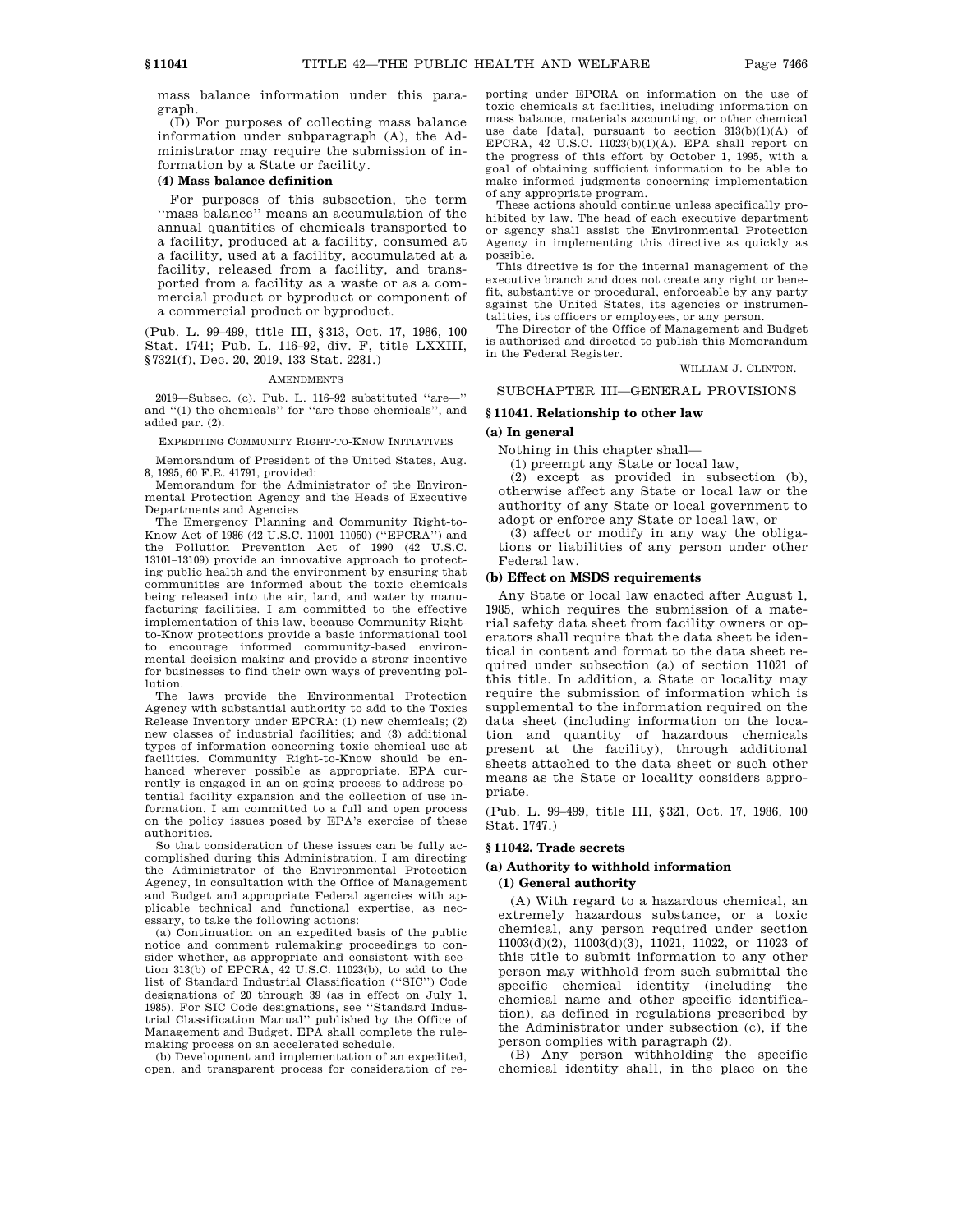submittal where the chemical identity would normally be included, include the generic class or category of the hazardous chemical, extremely hazardous substance, or toxic chemical (as the case may be).

### **(2) Requirements**

(A) A person is entitled to withhold information under paragraph (1) if such person—

(i) claims that such information is a trade secret, on the basis of the factors enumerated in subsection (b),

(ii) includes in the submittal referred to in paragraph (1) an explanation of the reasons why such information is claimed to be a trade secret, based on the factors enumerated in subsection (b), including a specific description of why such factors apply, and

(iii) submits to the Administrator a copy of such submittal, and the information withheld from such submittal.

(B) In submitting to the Administrator the information required by subparagraph  $(A)(iii)$ , a person withholding information under this subsection may—

(i) designate, in writing and in such manner as the Administrator may prescribe by regulation, the information which such person believes is entitled to be withheld under paragraph (1), and

(ii) submit such designated information separately from other information submitted under this subsection.

### **(3) Limitation**

The authority under this subsection to withhold information shall not apply to information which the Administrator has determined, in accordance with subsection (c), is not a trade secret.

#### **(b) Trade secret factors**

No person required to provide information under this chapter may claim that the information is entitled to protection as a trade secret under subsection (a) unless such person shows each of the following:

(1) Such person has not disclosed the information to any other person, other than a member of a local emergency planning committee, an officer or employee of the United States or a State or local government, an employee of such person, or a person who is bound by a confidentiality agreement, and such person has taken reasonable measures to protect the confidentiality of such information and intends to continue to take such measures.

(2) The information is not required to be disclosed, or otherwise made available, to the public under any other Federal or State law.

(3) Disclosure of the information is likely to cause substantial harm to the competitive position of such person.

(4) The chemical identity is not readily discoverable through reverse engineering.

### **(c) Trade secret regulations**

As soon as practicable after October 17, 1986, the Administrator shall prescribe regulations to implement this section. With respect to subsection (b)(4), such regulations shall be equivalent to comparable provisions in the Occupational Safety and Health Administration Hazard Communication Standard (29 C.F.R. 1910.1200) and any revisions of such standard prescribed by the Secretary of Labor in accordance with the final ruling of the courts of the United States in United Steelworkers of America, AFL–CIO–CLC v. Thorne G. Auchter.

### **(d) Petition for review**

### **(1) In general**

Any person may petition the Administrator for the disclosure of the specific chemical identity of a hazardous chemical, an extremely hazardous substance, or a toxic chemical which is claimed as a trade secret under this section. The Administrator may, in the absence of a petition under this paragraph, initiate a determination, to be carried out in accordance with this subsection, as to whether information withheld constitutes a trade secret.

#### **(2) Initial review**

Within 30 days after the date of receipt of a petition under paragraph (1) (or upon the Administrator's initiative), the Administrator shall review the explanation filed by a trade secret claimant under subsection (a)(2) and determine whether the explanation presents assertions which, if true, are sufficient to support a finding that the specific chemical identity is a trade secret.

#### **(3) Finding of sufficient assertions**

(A) If the Administrator determines pursuant to paragraph (2) that the explanation presents sufficient assertions to support a finding that the specific chemical identity is a trade secret, the Administrator shall notify the trade secret claimant that he has 30 days to supplement the explanation with detailed information to support the assertions.

(B) If the Administrator determines, after receipt of any supplemental supporting detailed information under subparagraph (A), that the assertions in the explanation are true and that the specific chemical identity is a trade secret, the Administrator shall so notify the petitioner and the petitioner may seek judicial review of the determination.

(C) If the Administrator determines, after receipt of any supplemental supporting detailed information under subparagraph (A), that the assertions in the explanation are not true and that the specific chemical identity is not a trade secret, the Administrator shall notify the trade secret claimant that the Administrator intends to release the specific chemical identity. The trade secret claimant has 30 days in which he may appeal the Administrator's determination under this subparagraph to the Administrator. If the Administrator does not reverse his determination under this subparagraph in such an appeal by the trade secret claimant, the trade secret claimaint<sup>1</sup> may seek judicial review of the determination.

# **(4) Finding of insufficient assertions**

(A) If the Administrator determines pursuant to paragraph (2) that the explanation pre-

<sup>1</sup>So in original. Probably should be ''claimant''.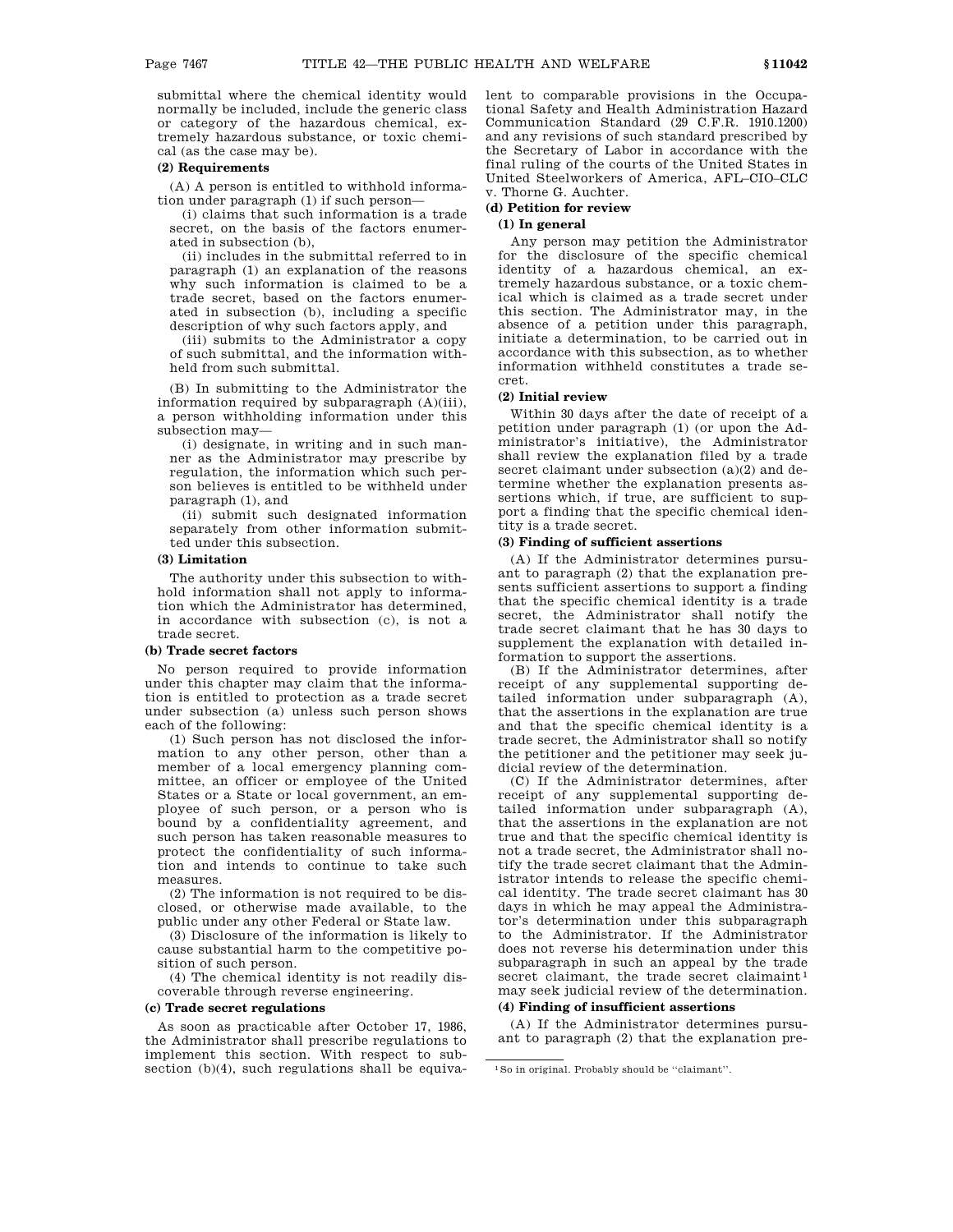sents insufficient assertions to support a finding that the specific chemical identity is a trade secret, the Administrator shall notify the trade secret claimant that he has 30 days to appeal the determination to the Administrator, or, upon a showing of good cause, amend the original explanation by providing supplementary assertions to support the trade secret claim.

(B) If the Administrator does not reverse his determination under subparagraph (A) after an appeal or an examination of any supplementary assertions under subparagraph (A), the Administrator shall so notify the trade secret claimant and the trade secret claimant may seek judicial review of the determination.

(C) If the Administrator reverses his determination under subparagraph (A) after an appeal or an examination of any supplementary assertions under subparagraph (A), the procedures under paragraph (3) of this subsection apply.

### **(e) Exception for information provided to health professionals**

Nothing in this section, or regulations adopted pursuant to this section, shall authorize any person to withhold information which is required to be provided to a health professional, a doctor, or a nurse in accordance with section 11043 of this title.

### **(f) Providing information to Administrator; availability to public**

Any information submitted to the Administrator under subsection (a)(2) or subsection (d)(3) (except a specific chemical identity) shall be available to the public, except that upon a showing satisfactory to the Administrator by any person that the information (or a particular part thereof) to which the Administrator has access under this section if made public would divulge information entitled to protection under section 1905 of title 18, such information or part shall be considered confidential in accordance with the purposes of that section, except that such information or part may be disclosed to other officers, employees, or authorized representatives of the United States concerned with carrying out this chapter.

# **(g) Information provided to State**

Upon request by a State, acting through the Governor of the State, the Administrator shall provide to the State any information obtained under subsection  $(a)(2)$  and subsection  $(d)(3)$ .

### **(h) Information on adverse effects**

(1) In any case in which the identity of a hazardous chemical or an extremely hazardous substance is claimed as a trade secret, the Governor or State emergency response commission established under section 11001 of this title shall identify the adverse health effects associated with the hazardous chemical or extremely hazardous substance and shall assure that such information is provided to any person requesting information about such hazardous chemical or extremely hazardous substance.

(2) In any case in which the identity of a toxic chemical is claimed as a trade secret, the Administrator shall identify the adverse health and environmental effects associated with the toxic chemical and shall assure that such information is included in the computer database required by section 11023(j) of this title and is provided to any person requesting information about such toxic chemical.

### **(i) Information provided to Congress**

Notwithstanding any limitatio 2 contained in this section or any other provision of law, all information reported to or otherwise obtained by the Administrator (or any representative of the Administrator) under this chapter shall be made available to a duly authorized committee of the Congress upon written request by such a committee.

(Pub. L. 99–499, title III, §322, Oct. 17, 1986, 100 Stat. 1747.)

### **§ 11043. Provision of information to health professionals, doctors, and nurses**

### **(a) Diagnosis or treatment by health professional**

An owner or operator of a facility which is subject to the requirements of section 11021, 11022, or 11023 of this title shall provide the specific chemical identity, if known, of a hazardous chemical, extremely hazardous substance, or a toxic chemical to any health professional who requests such information in writing if the health professional provides a written statement of need under this subsection and a written confidentiality agreement under subsection (d). The written statement of need shall be a statement that the health professional has a reasonable basis to suspect that—

(1) the information is needed for purposes of diagnosis or treatment of an individual,

(2) the individual or individuals being diagnosed or treated have been exposed to the chemical concerned, and

(3) knowledge of the specific chemical identity of such chemical will assist in diagnosis or treatment.

Following such a written request, the owner or operator to whom such request is made shall promptly provide the requested information to the health professional. The authority to withhold the specific chemical identity of a chemical under section 11042 of this title when such information is a trade secret shall not apply to information required to be provided under this subsection, subject to the provisions of subsection (d).

#### **(b) Medical emergency**

An owner or operator of a facility which is subject to the requirements of section 11021, 11022, or 11023 of this title shall provide a copy of a material safety data sheet, an inventory form, or a toxic chemical release form, including the specific chemical identity, if known, of a hazardous chemical, extremely hazardous substance, or a toxic chemical, to any treating physician or nurse who requests such information if such physician or nurse determines that—

(1) a medical emergency exists,

(2) the specific chemical identity of the chemical concerned is necessary for or will as-

<sup>2</sup>So in original. Probably should be ''limitation''.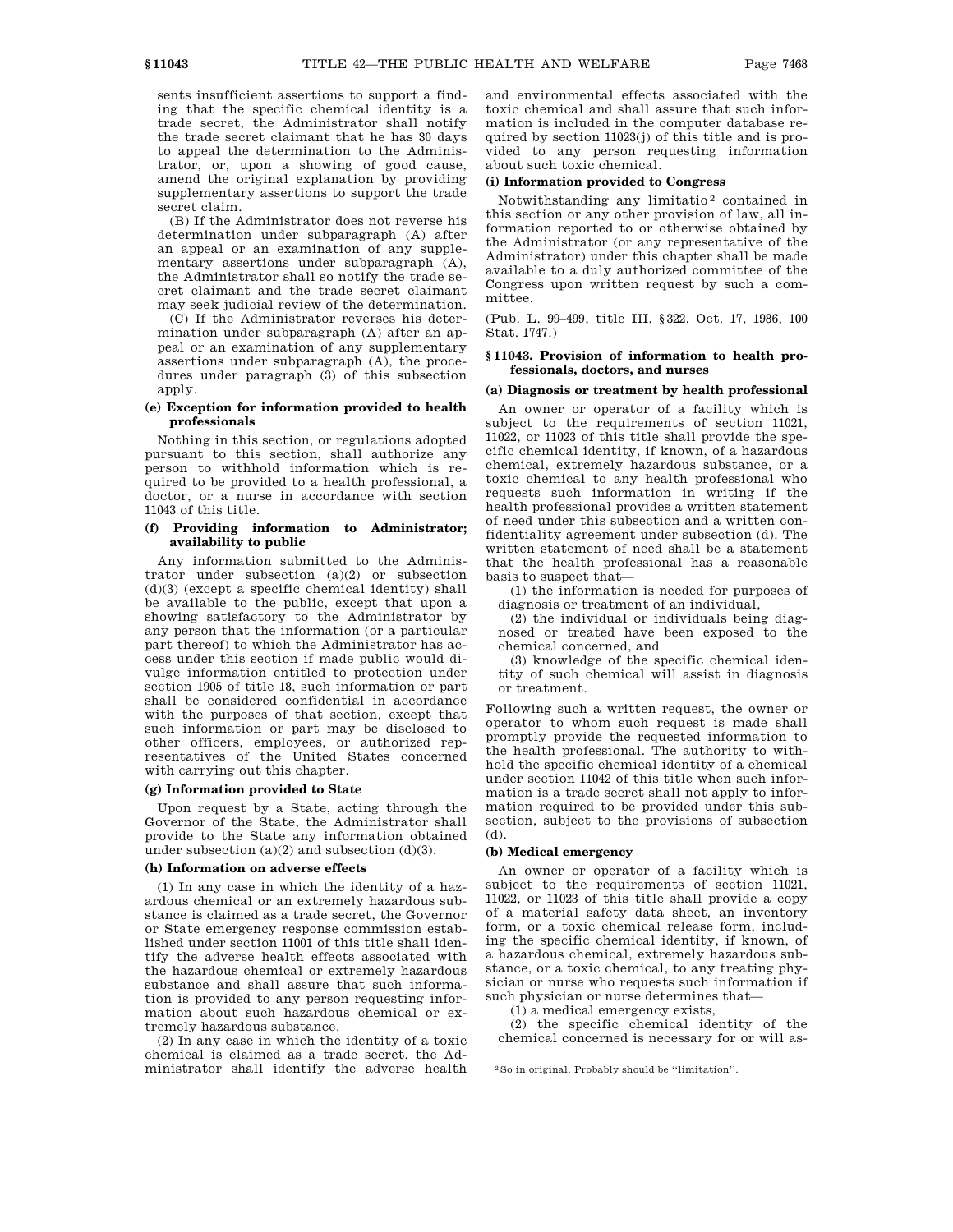sist in emergency or first-aid diagnosis or treatment, and

(3) the individual or individuals being diagnosed or treated have been exposed to the chemical concerned.

Immediately following such a request, the owner or operator to whom such request is made shall provide the requested information to the physician or nurse. The authority to withhold the specific chemical identity of a chemical from a material safety data sheet, an inventory form, or a toxic chemical release form under section 11042 of this title when such information is a trade secret shall not apply to information required to be provided to a treating physician or nurse under this subsection. No written confidentiality agreement or statement of need shall be required as a precondition of such disclosure, but the owner or operator disclosing such information may require a written confidentiality agreement in accordance with subsection (d) and a statement setting forth the items listed in paragraphs (1) through (3) as soon as circumstances permit.

### **(c) Preventive measures by local health professionals**

### **(1) Provision of information**

An owner or operator of a facility subject to the requirements of section 11021, 11022, or 11023 of this title shall provide the specific chemical identity, if known, of a hazardous chemical, an extremely hazardous substance, or a toxic chemical to any health professional (such as a physician, toxicologist, or epidemiologist)—

(A) who is a local government employee or a person under contract with the local government, and

(B) who requests such information in writing and provides a written statement of need under paragraph (2) and a written confidentiality agreement under subsection (d).

Following such a written request, the owner or operator to whom such request is made shall promptly provide the requested information to the local health professional. The authority to withhold the specific chemical identity of a chemical under section 11042 of this title when such information is a trade secret shall not apply to information required to be provided under this subsection, subject to the provisions of subsection (d).

#### **(2) Written statement of need**

The written statement of need shall be a statement that describes with reasonable detail one or more of the following health needs for the information:

(A) To assess exposure of persons living in a local community to the hazards of the chemical concerned.

(B) To conduct or assess sampling to determine exposure levels of various population groups.

(C) To conduct periodic medical surveillance of exposed population groups.

(D) To provide medical treatment to exposed individuals or population groups.

(E) To conduct studies to determine the health effects of exposure.

(F) To conduct studies to aid in the identification of a chemical that may reasonably be anticipated to cause an observed health effect.

### **(d) Confidentiality agreement**

Any person obtaining information under subsection (a) or (c) shall, in accordance with such subsection (a) or (c), be required to agree in a written confidentiality agreement that he will not use the information for any purpose other than the health needs asserted in the statement of need, except as may otherwise be authorized by the terms of the agreement or by the person providing such information. Nothing in this subsection shall preclude the parties to a confidentiality agreement from pursuing any remedies to the extent permitted by law.

### **(e) Regulations**

As soon as practicable after October 17, 1986, the Administrator shall promulgate regulations describing criteria and parameters for the statement of need under subsection<sup>1</sup> (a) and (c) and the confidentiality agreement under subsection (d).

(Pub. L. 99–499, title III, §323, Oct. 17, 1986, 100 Stat. 1750.)

### **§ 11044. Public availability of plans, data sheets, forms, and followup notices**

### **(a) Availability to public**

Each emergency response plan, material safety data sheet, list described in section 11021(a)(2) of this title, inventory form, toxic chemical release form, and followup emergency notice shall be made available to the general public, consistent with section 11042 of this title, during normal working hours at the location or locations designated by the Administrator, Governor, State emergency response commission, or local emergency planning committee, as appropriate. Upon request by an owner or operator of a facility subject to the requirements of section 11022 of this title, the State emergency response commission and the appropriate local emergency planning committee shall withhold from disclosure under this section the location of any specific chemical required by section 11022(d)(2) of this title to be contained in an inventory form as tier II information.

### **(b) Notice of public availability**

Each local emergency planning committee shall annually publish a notice in local newspapers that the emergency response plan, material safety data sheets, and inventory forms have been submitted under this section. The notice shall state that followup emergency notices may subsequently be issued. Such notice shall announce that members of the public who wish to review any such plan, sheet, form, or followup notice may do so at the location designated under subsection (a).

(Pub. L. 99–499, title III, §324, Oct. 17, 1986, 100 Stat. 1752.)

<sup>1</sup>So in original. Probably should be ''subsections''.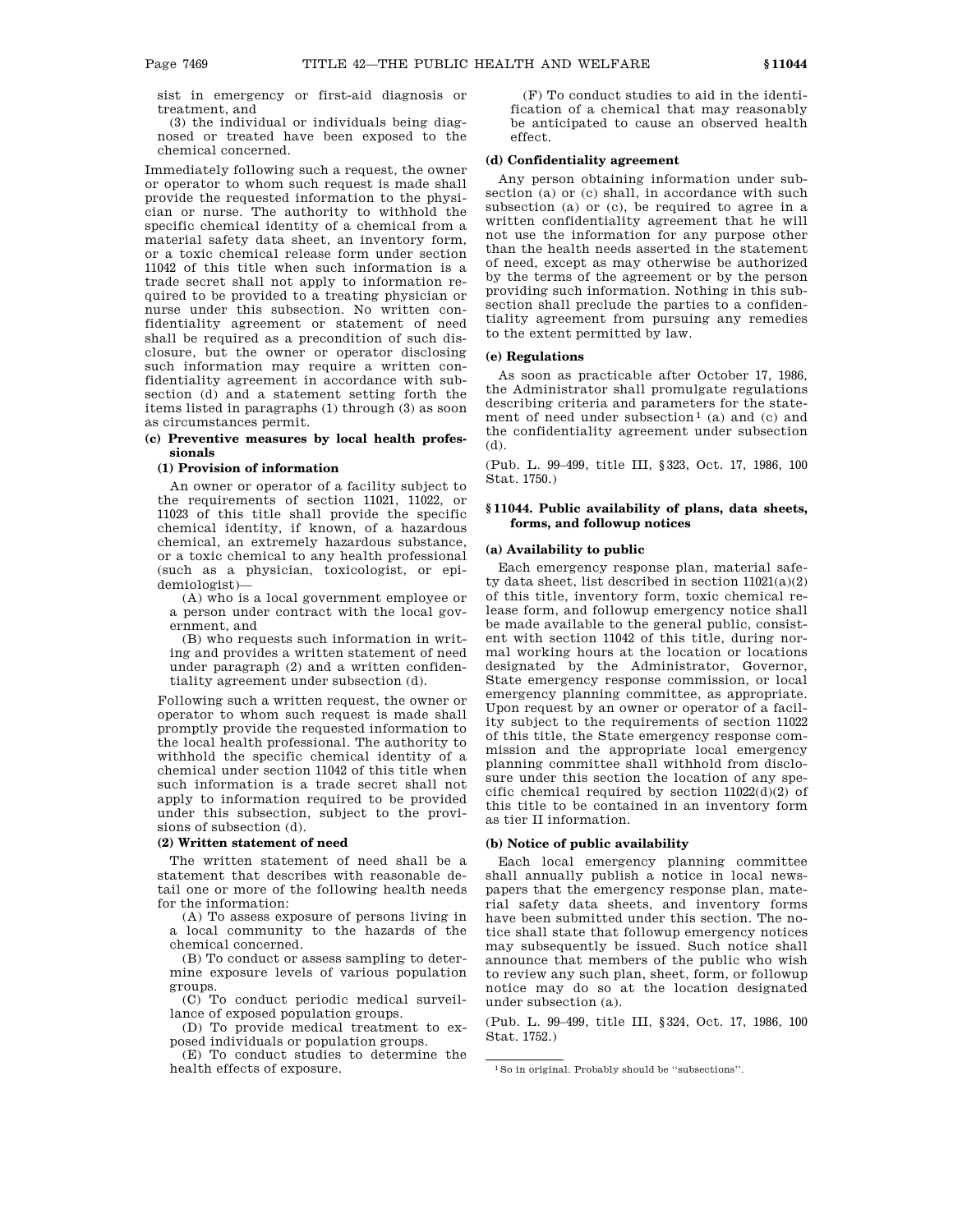# **§ 11045. Enforcement**

### **(a) Civil penalties for emergency planning**

The Administrator may order a facility owner or operator (except an owner or operator of a facility designated under section 11002(b)(2) of this title) to comply with section 11002(c) of this title and section 11003(d) of this title. The United States district court for the district in which the facility is located shall have jurisdiction to enforce the order, and any person who violates or fails to obey such an order shall be liable to the United States for a civil penalty of not more than \$25,000 for each day in which such violation occurs or such failure to comply continues.

# **(b) Civil, administrative, and criminal penalties for emergency notification**

### **(1) Class I administrative penalty**

(A) A civil penalty of not more than \$25,000 per violation may be assessed by the Administrator in the case of a violation of the requirements of section 11004 of this title.

(B) No civil penalty may be assessed under this subsection unless the person accused of the violation is given notice and opportunity for a hearing with respect to the violation.

(C) In determining the amount of any penalty assessed pursuant to this subsection, the Administrator shall take into account the nature, circumstances, extent and gravity of the violation or violations and, with respect to the violator, ability to pay, any prior history of such violations, the degree of culpability, economic benefit or savings (if any) resulting from the violation, and such other matters as justice may require.

# **(2) Class II administrative penalty**

A civil penalty of not more than \$25,000 per day for each day during which the violation continues may be assessed by the Administrator in the case of a violation of the requirements of section 11004 of this title. In the case of a second or subsequent violation the amount of such penalty may be not more than \$75,000 for each day during which the violation continues. Any civil penalty under this subsection shall be assessed and collected in the same manner, and subject to the same provisions, as in the case of civil penalties assessed and collected under section 2615 of title 15. In any proceeding for the assessment of a civil penalty under this subsection the Administrator may issue subpoenas for the attendance and testimony of witnesses and the production of relevant papers, books, and documents and may promulgate rules for discovery procedures.

### **(3) Judicial assessment**

The Administrator may bring an action in the United States District<sup>1</sup> court for the appropriate district to assess and collect a penalty of not more than \$25,000 per day for each day during which the violation continues in the case of a violation of the requirements of section 11004 of this title. In the case of a second or subsequent violation, the amount of such penalty may be not more than \$75,000 for each day during which the violation continues.

#### **(4) Criminal penalties**

Any person who knowingly and willfully fails to provide notice in accordance with section 11004 of this title shall, upon conviction, be fined not more than \$25,000 or imprisoned for not more than two years, or both (or in the case of a second or subsequent conviction, shall be fined not more than \$50,000 or imprisoned for not more than five years, or both).

### **(c) Civil and administrative penalties for reporting requirements**

(1) Any person (other than a governmental entity) who violates any requirement of section 11022 or 11023 of this title shall be liable to the United States for a civil penalty in an amount not to exceed \$25,000 for each such violation.

(2) Any person (other than a governmental entity) who violates any requirement of section 11021 or 11043(b) of this title, and any person who fails to furnish to the Administrator information required under section 11042(a)(2) of this title shall be liable to the United States for a civil penalty in an amount not to exceed \$10,000 for each such violation.

(3) Each day a violation described in paragraph (1) or (2) continues shall, for purposes of this subsection, constitute a separate violation.

(4) The Administrator may assess any civil penalty for which a person is liable under this subsection by administrative order or may bring an action to assess and collect the penalty in the United States district court for the district in which the person from whom the penalty is sought resides or in which such person's principal place of business is located.

### **(d) Civil, administrative, and criminal penalties with respect to trade secrets**

### **(1) Civil and administrative penalty for frivolous claims**

If the Administrator determines—

 $(A)(i)$  under section  $11042(d)(4)$  of this title that an explanation submitted by a trade secret claimant presents insufficient assertions to support a finding that a specific chemical identity is a trade secret, or (ii) after receiving supplemental supporting detailed information under section  $11042(d)(3)(A)$  of this title, that the specific chemical identity is not a trade secret; and (B) that the trade secret claim is frivolous,

the trade secret claimant is liable for a penalty of \$25,000 per claim. The Administrator may assess the penalty by administrative order or may bring an action in the appropriate district court of the United States to assess and collect the penalty.

### **(2) Criminal penalty for disclosure of trade secret information**

Any person who knowingly and willfully divulges or discloses any information entitled to protection under section 11042 of this title shall, upon conviction, be subject to a fine of not more than \$20,000 or to imprisonment not to exceed one year, or both.

<sup>1</sup>So in original. Probably should not be capitalized.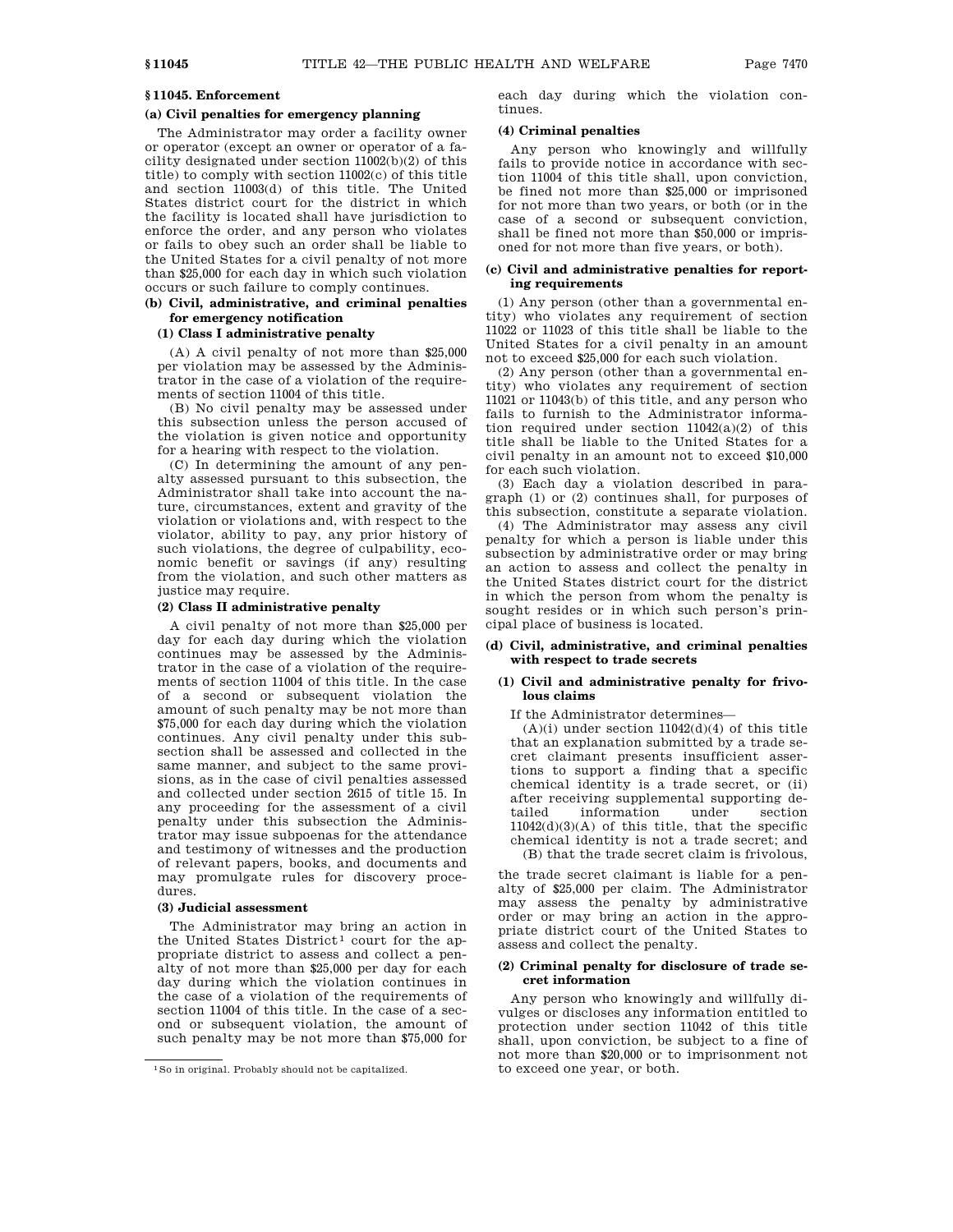### **(e) Special enforcement provisions for section 11043**

Whenever any facility owner or operator required to provide information under section 11043 of this title to a health professional who has requested such information fails or refuses to provide such information in accordance with such section, such health professional may bring an action in the appropriate United States district court to require such facility owner or operator to provide the information. Such court shall have jurisdiction to issue such orders and take such other action as may be necessary to enforce the requirements of section 11043 of this title.

### **(f) Procedures for administrative penalties**

(1) Any person against whom a civil penalty is assessed under this section may obtain review thereof in the appropriate district court of the United States by filing a notice of appeal in such court within 30 days after the date of such order and by simultaneously sending a copy of such notice by certified mail to the Administrator. The Administrator shall promptly file in such court a certified copy of the record upon which such violation was found or such penalty imposed. If any person fails to pay an assessment of a civil penalty after it has become a final and unappealable order or after the appropriate court has entered final judgment in favor of the United States, the Administrator may request the Attorney General of the United States to institute a civil action in an appropriate district court of the United States to collect the penalty, and such court shall have jurisdiction to hear and decide any such action. In hearing such action, the court shall have authority to review the violation and the assessment of the civil penalty on the record.

(2) The Administrator may issue subpoenas for the attendance and testimony of witnesses and the production of relevant papers, books, or documents in connection with hearings under this section. In case of contumacy or refusal to obey a subpoena issued pursuant to this paragraph and served upon any person, the district court of the United States for any district in which such person is found, resides, or transacts business, upon application by the United States and after notice to such person, shall have jurisdiction to issue an order requiring such person to appear and give testimony before the administrative law judge or to appear and produce documents before the administrative law judge, or both, and any failure to obey such order of the court may be punished by such court as a contempt thereof.

(Pub. L. 99–499, title III, §325, Oct. 17, 1986, 100 Stat. 1753.)

### **§ 11046. Civil actions**

# **(a) Authority to bring civil actions**

#### **(1) Citizen suits**

Except as provided in subsection (e), any person may commence a civil action on his own behalf against the following:

(A) An owner or operator of a facility for failure to do any of the following:

(i) Submit a followup emergency notice under section 11004(c) of this title.

(ii) Submit a material safety data sheet or a list under section 11021(a) of this title.

(iii) Complete and submit an inventory form under section 11022(a) of this title containing tier I information as described in section 11022(d)(1) of this title unless such requirement does not apply by reason of the second sentence of section 11022(a)(2) of this title.

(iv) Complete and submit a toxic chemical release form under section 11023(a) of this title.

(B) The Administrator for failure to do any of the following:

(i) Publish inventory forms under section 11022(g) of this title.

(ii) Respond to a petition to add or delete a chemical under section 11023(e)(1) of this title within 180 days after receipt of the petition.

(iii) Publish a toxic chemical release form under  $11023(g)^1$  of this title.

(iv) Establish a computer database in accordance with section 11023(j) of this title.

(v) Promulgate trade secret regulations under section 11042(c) of this title.

(vi) Render a decision in response to a petition under section 11042(d) of this title within 9 months after receipt of the petition.

(C) The Administrator, a State Governor, or a State emergency response commission, for failure to provide a mechanism for public availability of information in accordance with section 11044(a) of this title.

(D) A State Governor or a State emergency response commission for failure to respond to a request for tier II information under section 11022(e)(3) of this title within 120 days after the date of receipt of the request.

#### **(2) State or local suits**

(A) Any State or local government may commence a civil action against an owner or operator of a facility for failure to do any of the following:

(i) Provide notification to the emergency response commission in the State under section 11002(c) of this title.

(ii) Submit a material safety data sheet or a list under section 11021(a) of this title.

(iii) Make available information requested under section 11021(c) of this title.

(iv) Complete and submit an inventory form under section 11022(a) of this title containing tier I information unless such requirement does not apply by reason of the second sentence of section 11022(a)(2) of this title.

(B) Any State emergency response commission or local emergency planning committee may commence a civil action against an owner or operator of a facility for failure to provide information under section 11003(d) of this title or for failure to submit tier II information under section 11022(e)(1) of this title.

(C) Any State may commence a civil action against the Administrator for failure to pro-

<sup>1</sup>So in original. Probably should be preceded by ''section''.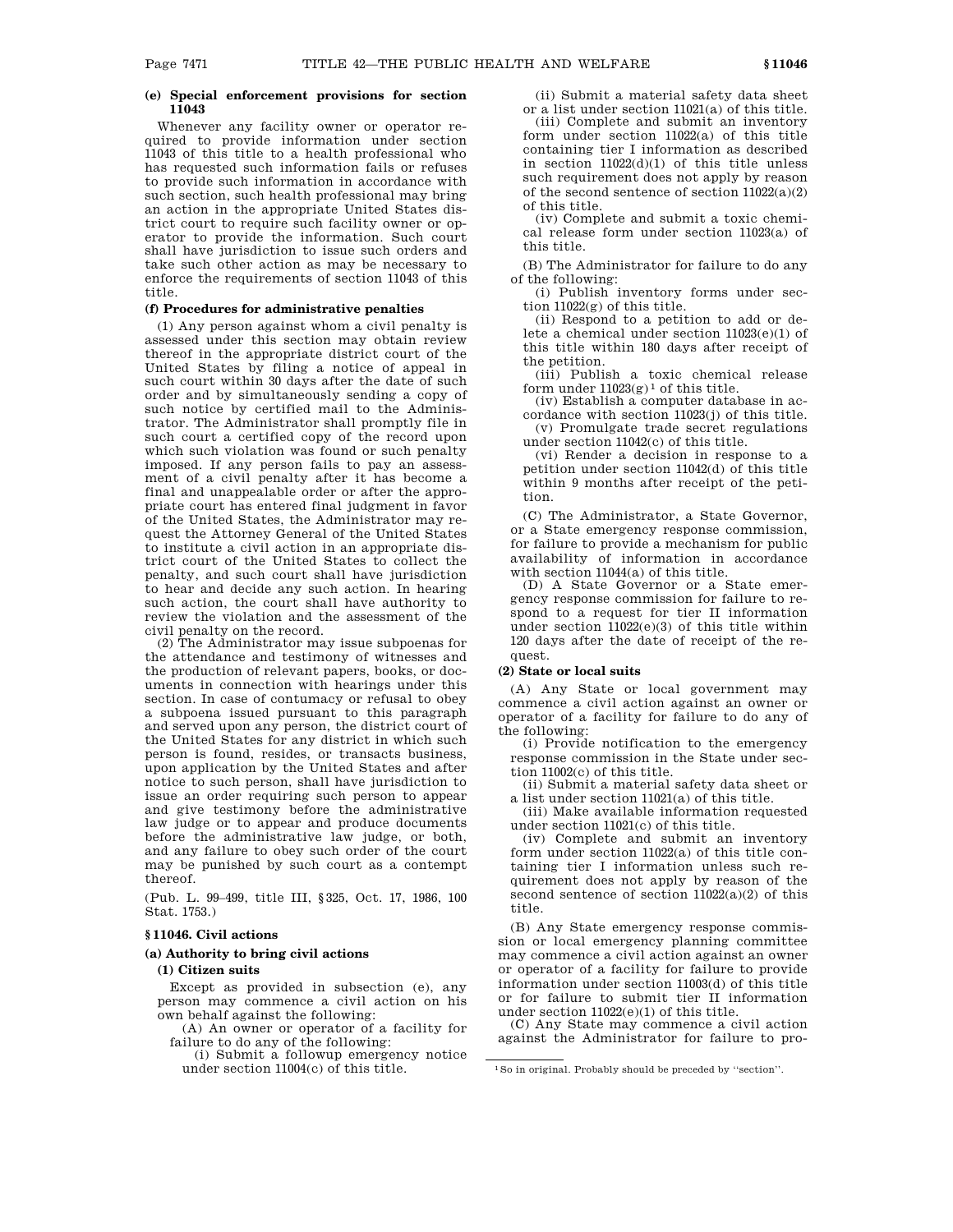vide information to the State under section 11042(g) of this title.

### **(b) Venue**

(1) Any action under subsection (a) against an owner or operator of a facility shall be brought in the district court for the district in which the alleged violation occurred.

(2) Any action under subsection (a) against the Administrator may be brought in the United States District Court for the District of Columbia.

#### **(c) Relief**

The district court shall have jurisdiction in actions brought under subsection (a) against an owner or operator of a facility to enforce the requirement concerned and to impose any civil penalty provided for violation of that requirement. The district court shall have jurisdiction in actions brought under subsection (a) against the Administrator to order the Administrator to perform the act or duty concerned.

### **(d) Notice**

(1) No action may be commenced under subsection  $(a)(1)(A)$  prior to 60 days after the plaintiff has given notice of the alleged violation to the Administrator, the State in which the alleged violation occurs, and the alleged violator. Notice under this paragraph shall be given in such manner as the Administrator shall prescribe by regulation.

(2) No action may be commenced under subsection  $(a)(1)(B)$  or  $(a)(1)(C)$  prior to 60 days after the date on which the plaintiff gives notice to the Administrator, State Governor, or State emergency response commission (as the case may be) that the plaintiff will commence the action. Notice under this paragraph shall be given in such manner as the Administrator shall prescribe by regulation.

# **(e) Limitation**

No action may be commenced under subsection (a) against an owner or operator of a facility if the Administrator has commenced and is diligently pursuing an administrative order or civil action to enforce the requirement concerned or to impose a civil penalty under this Act with respect to the violation of the requirement.

#### **(f) Costs**

The court, in issuing any final order in any action brought pursuant to this section, may award costs of litigation (including reasonable attorney and expert witness fees) to the prevailing or the substantially prevailing party whenever the court determines such an award is appropriate. The court may, if a temporary restraining order or preliminary injunction is sought, require the filing of a bond or equivalent security in accordance with the Federal Rules of Civil Procedure.

### **(g) Other rights**

Nothing in this section shall restrict or expand any right which any person (or class of persons) may have under any Federal or State statute or common law to seek enforcement of any requirement or to seek any other relief (including relief against the Administrator or a State agency).

### **(h) Intervention (1) By the United States**

In any action under this section the United States or the State, or both, if not a party, may intervene as a matter of right.

# **(2) By persons**

In any action under this section, any person may intervene as a matter of right when such person has a direct interest which is or may be adversely affected by the action and the disposition of the action may, as a practical matter, impair or impede the person's ability to protect that interest unless the Administrator or the State shows that the person's interest is adequately represented by existing parties in the action.

(Pub. L. 99–499, title III, §326, Oct. 17, 1986, 100 Stat. 1755.)

#### REFERENCES IN TEXT

This Act, referred to in subsec. (e), is Pub. L. 99–499, Oct. 17, 1986, 100 Stat. 1613, as amended, known as the Superfund Amendments and Reauthorization Act of 1986. For complete classification of this Act to the Code, see Short Title of 1986 Amendment note set out under section 9601 of this title and Tables.

The Federal Rules of Civil Procedure, referred to in subsec. (f), are set out in the Appendix to Title 28, Judiciary and Judicial Procedure.

#### **§ 11047. Exemption**

Except as provided in section 11004 of this title, this chapter does not apply to the transportation, including the storage incident to such transportation, of any substance or chemical subject to the requirements of this chapter, including the transportation and distribution of natural gas.

(Pub. L. 99–499, title III, §327, Oct. 17, 1986, 100 Stat. 1757.)

### **§ 11048. Regulations**

The Administrator may prescribe such regulations as may be necessary to carry out this chapter.

(Pub. L. 99–499, title III, §328, Oct. 17, 1986, 100 Stat. 1757.)

#### **§ 11049. Definitions**

For purposes of this chapter—

# **(1) Administrator**

The term ''Administrator'' means the Administrator of the Environmental Protection Agency.

#### **(2) Environment**

The term "environment" includes water, air, and land and the interrelationship which exists among and between water, air, and land and all living things.

### **(3) Extremely hazardous substance**

The term ''extremely hazardous substance'' means a substance on the list described in section  $11002(a)(2)$  of this title.

# **(4) Facility**

The term "facility" means all buildings, equipment, structures, and other stationary